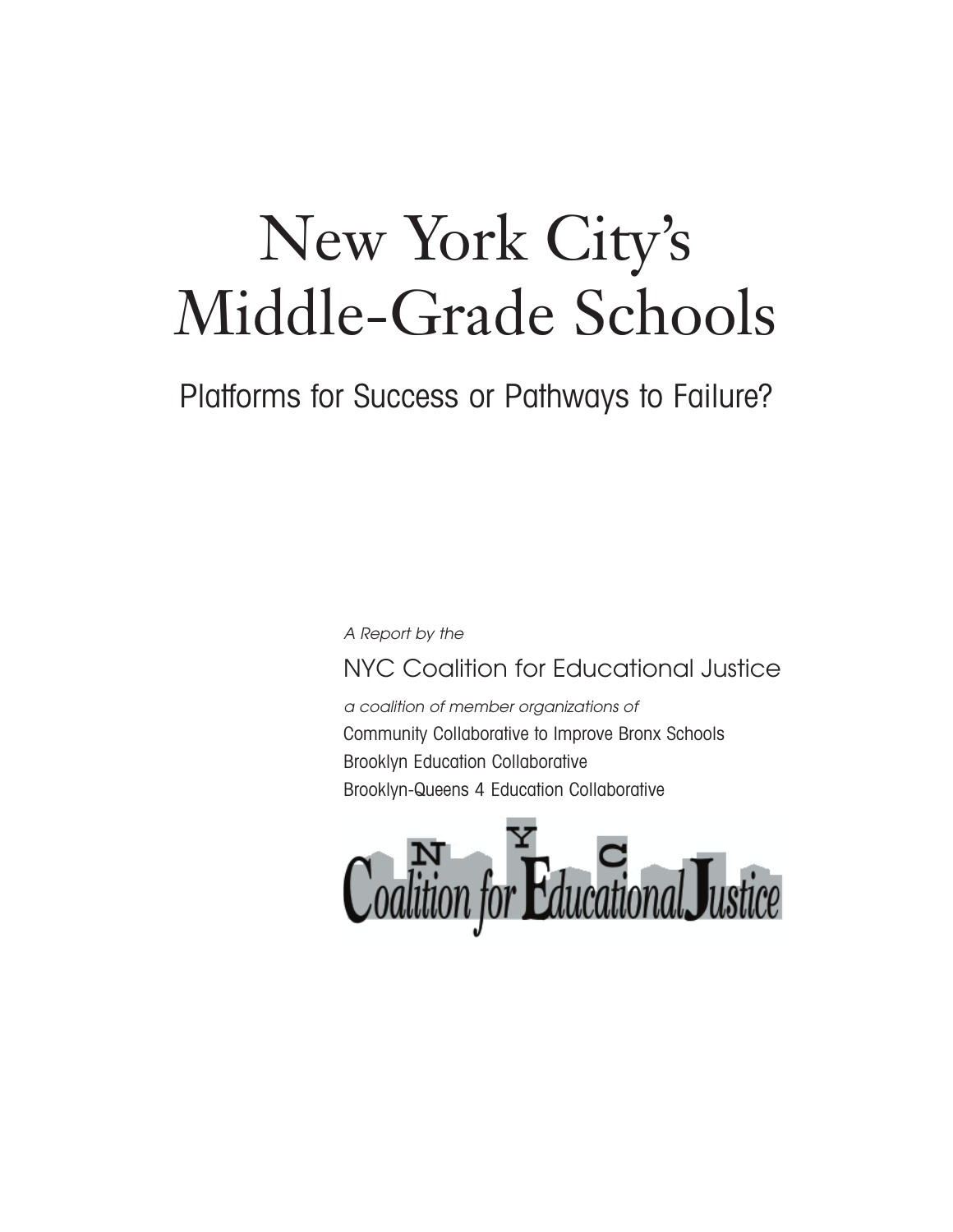# New York City's Middle-Grade Schools

Platforms for Success or Pathways to Failure?

*A Report by the*

NYC Coalition for Educational Justice

*a coalition of member organizations of* Community Collaborative to Improve Bronx Schools Brooklyn Education Collaborative Brooklyn-Queens 4 Education Collaborative

January 2007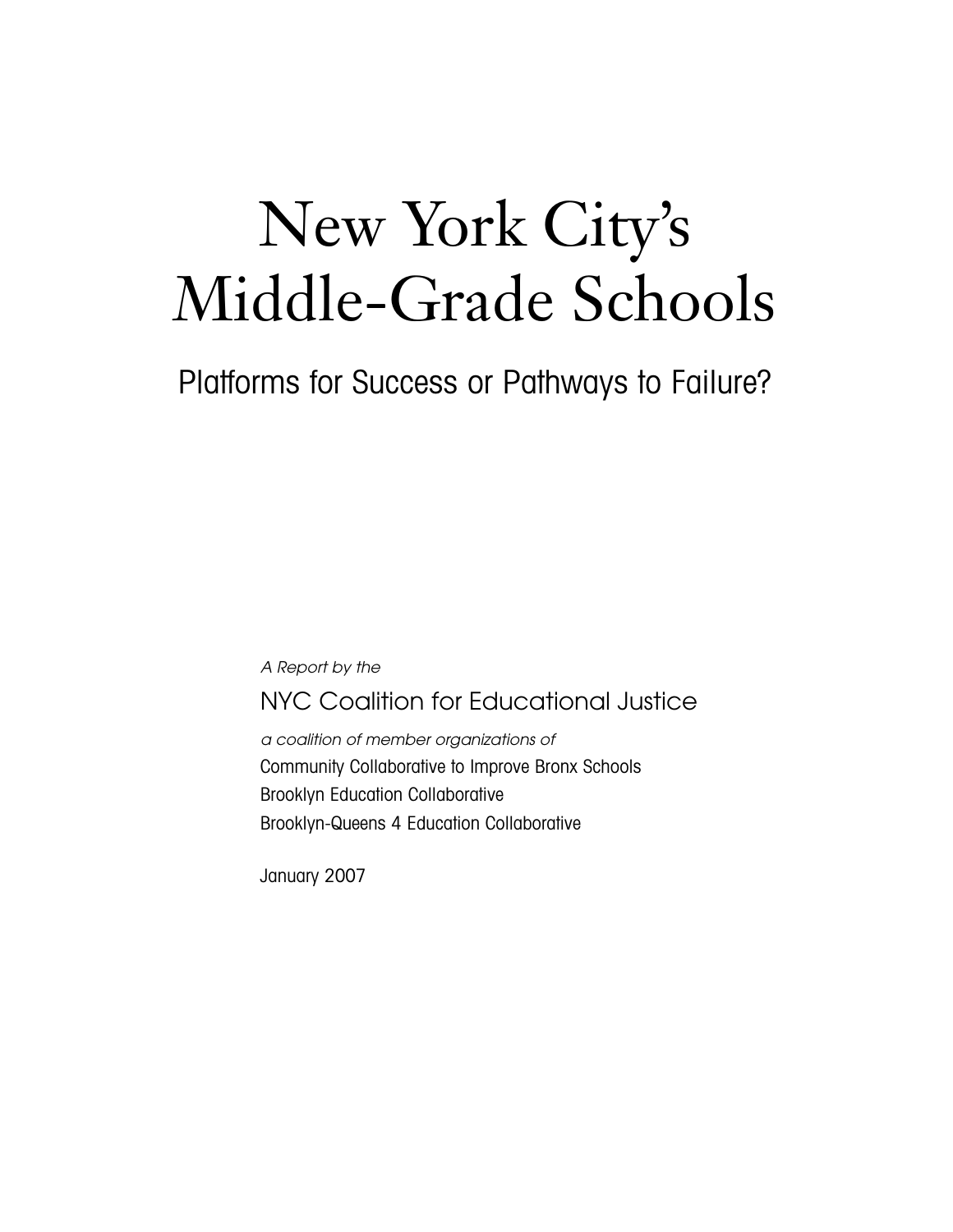# **Contents**

- ...... About the NYC Coalition for Educational Justice
- ...... Summary
- ...... New York City's Middle-Grade Schools: Platforms for Success or Pathways to Failure?
	- The Crisis in Middle Grades in New York City
	- Middle-Grade Schools as the Traditionally Neglected Turning Point
	- Resource Inequalities in the Middle Grades
	- The Consequences of the City's Middle-Grades Failure
- .... What's Needed: A Marshall Plan for Middle-Grade Schools
- .... References
- .... Member Organizations of the NYC Coalition for Educational Justice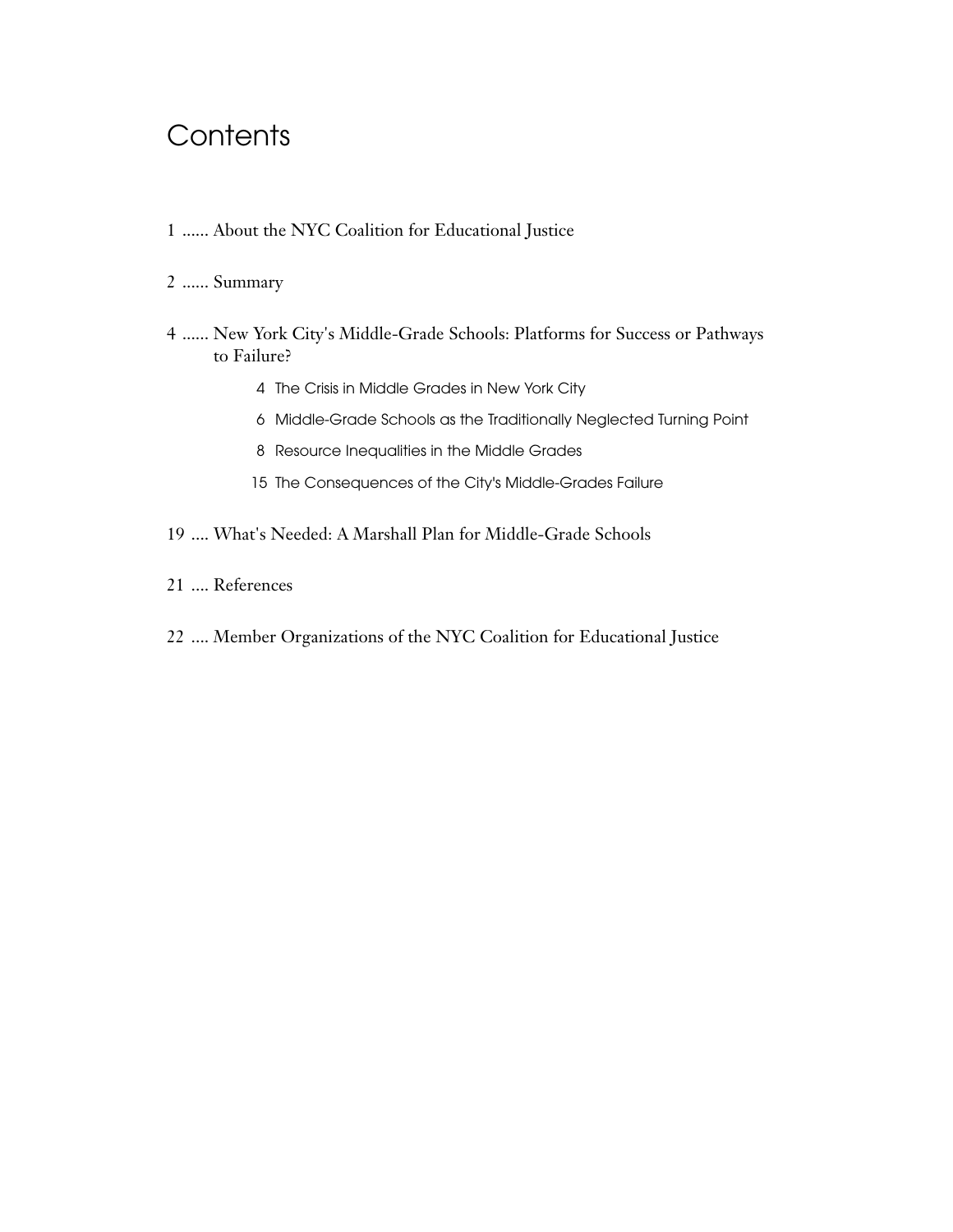## Figures

- Figure 1. Distribution of schools on eighth-grade ELA results, 2005-2006
- Figure 2. Eighth-grade ELA related to race and ethnicity in New York City schools
- Figure 3. Eighth-grade ELA related to poverty in New York City schools
- Figure 4. Fourth- and eighth-grade ELA test results since 1999
- Figure 5. 2005-2006 ELA performance in New York City by grade level
- Figure 6. Racial/ethnic composition of New York City middle-grade schools
- Figure 7. Advanced math and science course offerings
- Figure 8. 2004-2005 eighth-grade test results for highest- and lowest-performing schools
- Figure 9. Eighth-grade Science results for Brooklyn schools with and without science labs
- Figure 10. Percentage of teachers not appropriately certified
- Figure 11. New York City teachers teaching out of license
- Figure 12. Teacher experience in New York City schools
- Figure 13. Teacher resources in low- and high-performing middle-grade schools
- Figure 14. Percentage of teachers not appropriately certified, by subject area
- Figure 15. African American student enrollment in New York City specialized high schools
- Figure 16. "Ninth-grade bulge"
- Figure 17. Four-year graduation rates in New York City, class of 2005
- Figure 18. Regents diploma rates related to poverty in New York City schools
- Figure 19. How much is a college degree worth?
- Figure 20. High school dropout rate related to incarceration in the U.S.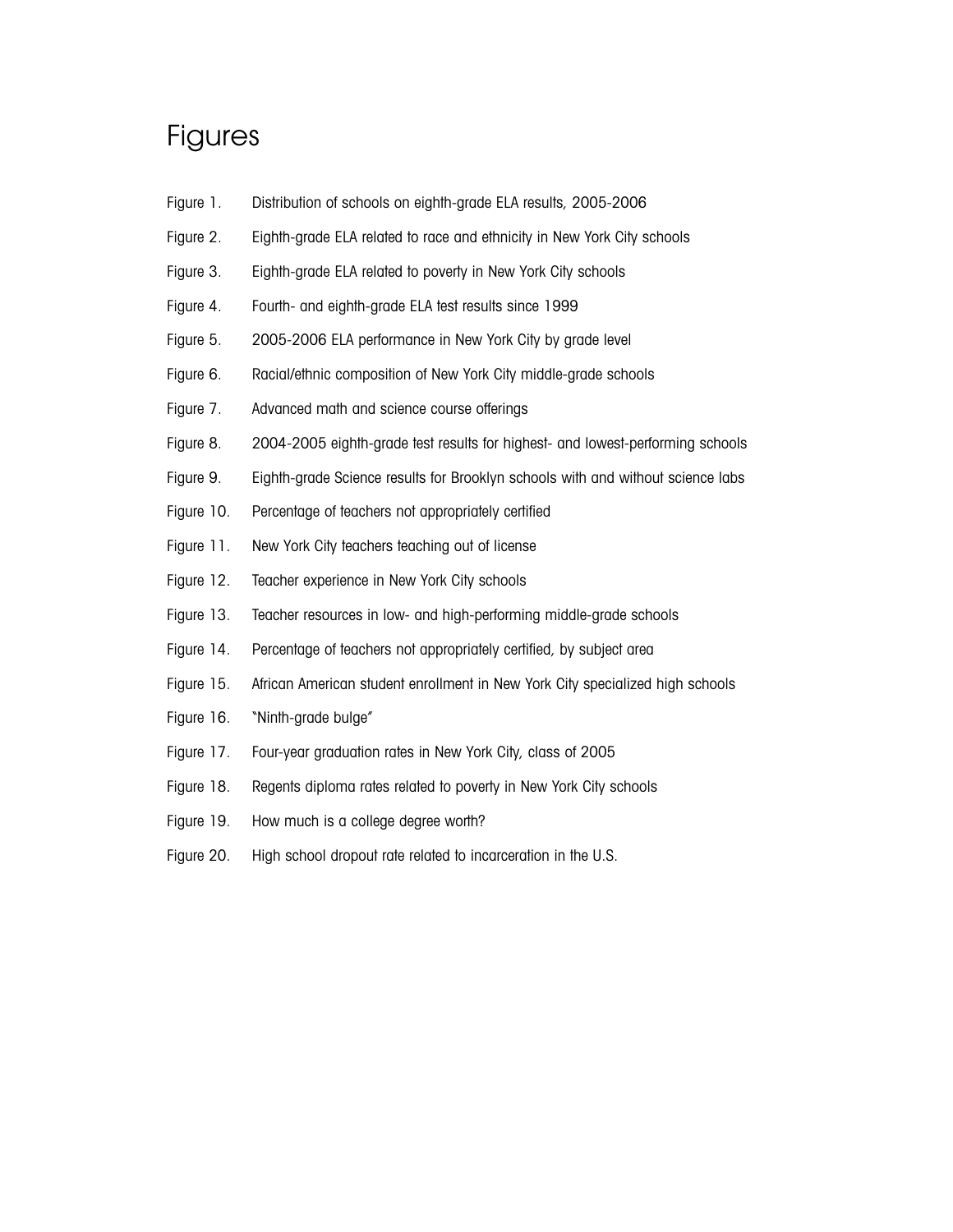# The NYC Coalition for Educational Justice

The New York City Coalition for Educational Justice (CEJ) has launched a campaign to trans-<br>form the city's middle-grade schools into platforms for success, rather than pathways to failure, for all our city's students.

CEJ was initiated in 2005 by the twelve community-based organizations and unions that form the coalition's three constituent collaboratives: the Community Collaborative to Improve Bronx Schools (CCB), the Brooklyn Educational Collaborative (BEC), and the Brooklyn-Queens 4 Education Collaborative (BQ4E).

While CEJ is a new coalition, its member organizations (see page 22) have long track records of strengthening their communities through organizing, social services, and housing development. In education reform, these organizations have united to create neighborhood collaboratives dedicated to leading school-improvement efforts. CEJ's mission statement defines the goal of the coalition's efforts.

Led by parents, the NYC Coalition for Educational Justice is organizing a movement to end the inequities in the city's public school system. We are a collaborative of communitybased organizations and unions whose members include culturally diverse parents, community members, students, and educators. We are motivated by the urgent need to obtain a quality and well-rounded education for all students. We will mobilize the power of parents and the community to effect policy change and create a more equitable educational system.

The collaboratives and their member organizations have won important victories in securing new programs and resources for historically neglected school districts and forming new kinds of collaboration among parents, teachers, and school staff:

- CCB led the effort to create the first Lead Teacher program in the history of the school system in District 9 in the South Bronx, which has been expanded to low-performing schools throughout the city.
- As a result of BEC's campaign for science equity, forty-seven middle-grade schools in East Brooklyn now have basic science equipment that allows for hands-on learning, and the New York City Department of Education has made a commitment to build fourteen new science labs in low-performing middlegrade and high schools across New York City by the fall of 2007.
- BQ4E organizations played a leading role, with the New York Immigration Coalition, in winning a new Department of Education policy mandating translation and interpretation services for parents in schools and allocating the resources to implement it.

CEJ's community organizations and unions represent hundreds of thousands of New York City residents organizing for excellence and equity in education.

This report was written for the NYC Coalition for Educational Justice by the Community Involvement Program of the Annenberg Institute for School Reform at Brown University. John Beam of the National Center for Schools and Communities at Fordham University provided invaluable conceptual and editorial assistance.

The charts and graphs in this report were produced by Deinya Phenix, Tara Bahl, Dana Lockwood, and Megan Hester (Annenberg Institute), and Beth L'Haim (National Center).

Copyediting, layout, design, and production were carried out by Susan Fisher, Haewon Kim, and Margaret Balch-Gonzalez of the Annenberg Institute.

We acknowledge the invaluable assistance of all the New York City middle-grade parents, teachers, principals, and other staff who helped us conceive and prepare this report.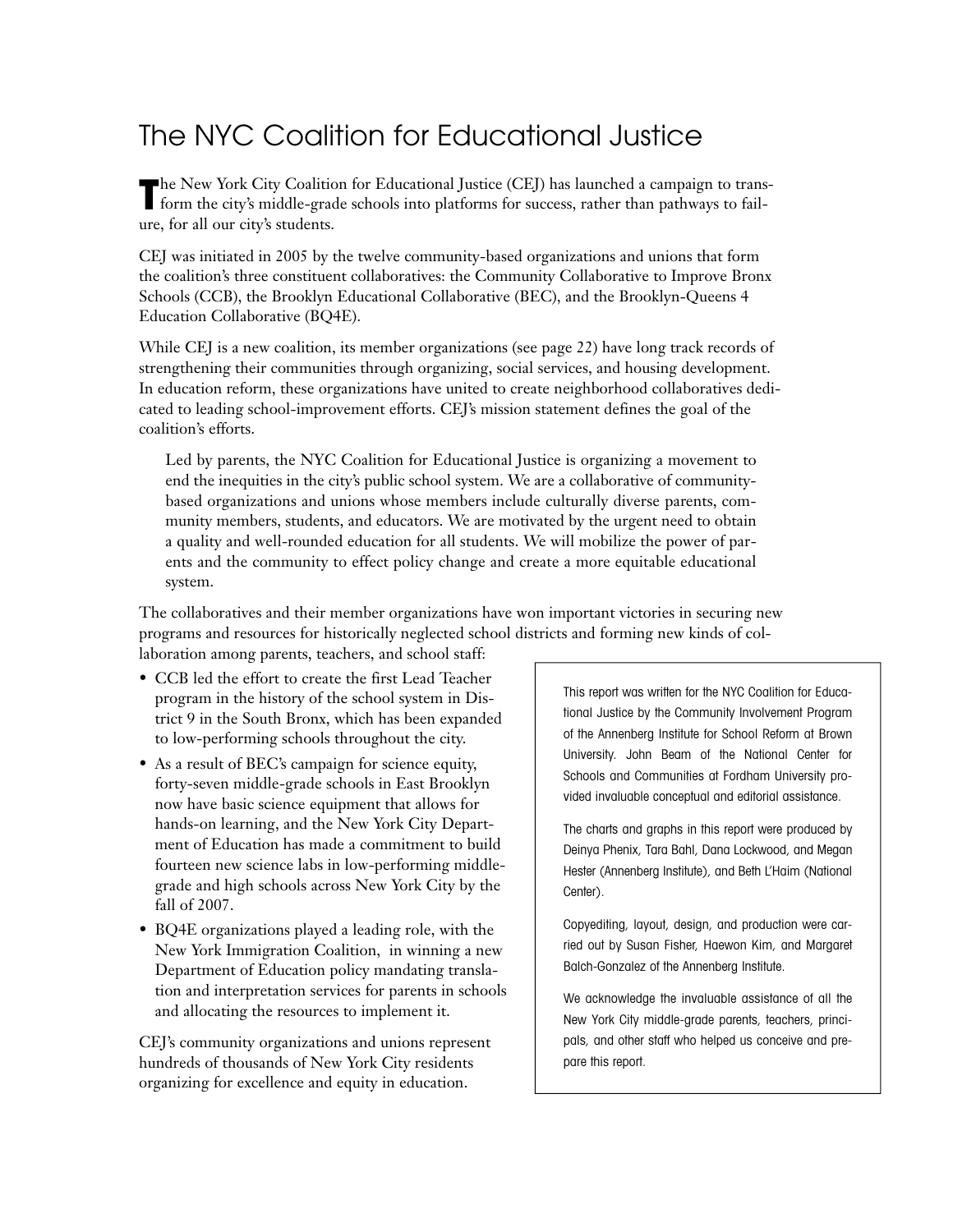# Summary

In neighborhoods across New York City, parents share the hope that their children will grad ate from high school and succeed in college. But there is a huge gap between that hope and n neighborhoods across New York City, parents share the hope that their children will graduthe reality for hundreds of thousands of students and their families in New York City. Only one out of three students graduates with a Regents diploma, which is essential for success in most four-year colleges. Worse, only one in four of the city's African American and Latino students receives a Regents diploma. The critical turning point in reversing this failure lies in the middle grades.

This report, which is part of the New York City Coalition for Educational Justice's (CEJ) campaign to transform the city's middle-grade schools into platforms for success for all our city's students, demonstrates that New York City's middle-grade schools are failing to prepare students for the rigorous high school work that will enable them to succeed in college. That failure assumes crisis proportions for African American and Latino students. Consider these statistics from the 2005-2006 school year:

- At three out of four middle-grade schools in New York City, a majority of eighth-graders cannot read at the New York State standard.
- While half of White and Asian eighth-graders meet the New York State standard in English Language Arts (ELA), only one-quarter of African American and Latino students do. This means that nearly 40,000 out of 53,000 African American and Latino eighth-graders fail to read at state standard.
- The gap is even greater when high-poverty and low-poverty schools are compared. In highpoverty middle-grade schools, only 22 percent of the eighth-grade students meet the New York State standard in ELA, compared with 58 percent in low-poverty schools.
- Nearly half (47 percent) of all middle-grade schools failed to meet their federal No Child Left Behind requirements in 2004-2005, compared with 19 percent of elementary schools and 26 percent of high schools.

The small number of middle-grade schools in which a majority of eighth-graders read at New York State standard are mostly selective and choose their students through grades, test scores, interviews, and/or writing samples. Thus, the average sixth-grader who attends his or her neighborhood middle-grade school is almost guaranteed to attend an institution where the majority of students will graduate unprepared for high school.

Damaging patterns of low academic expectations and unequal resource distribution characterize many of the city's low-performing middle-grade schools serving African American and Latino students. These include:

- None of the low-performing schools studied in this report offered Accelerated Math A, an important gatekeeper course to high school math, compared with 66 percent of the highperforming middle-grade schools.
- More than one-quarter of the teachers in low-performing middle-grade schools were not fully licensed in their subject area, compared with 17 percent in the high-performing schools.
- More than half of teachers in high-performing schools have permanent certification, compared with only one-third of teachers in low-performing schools.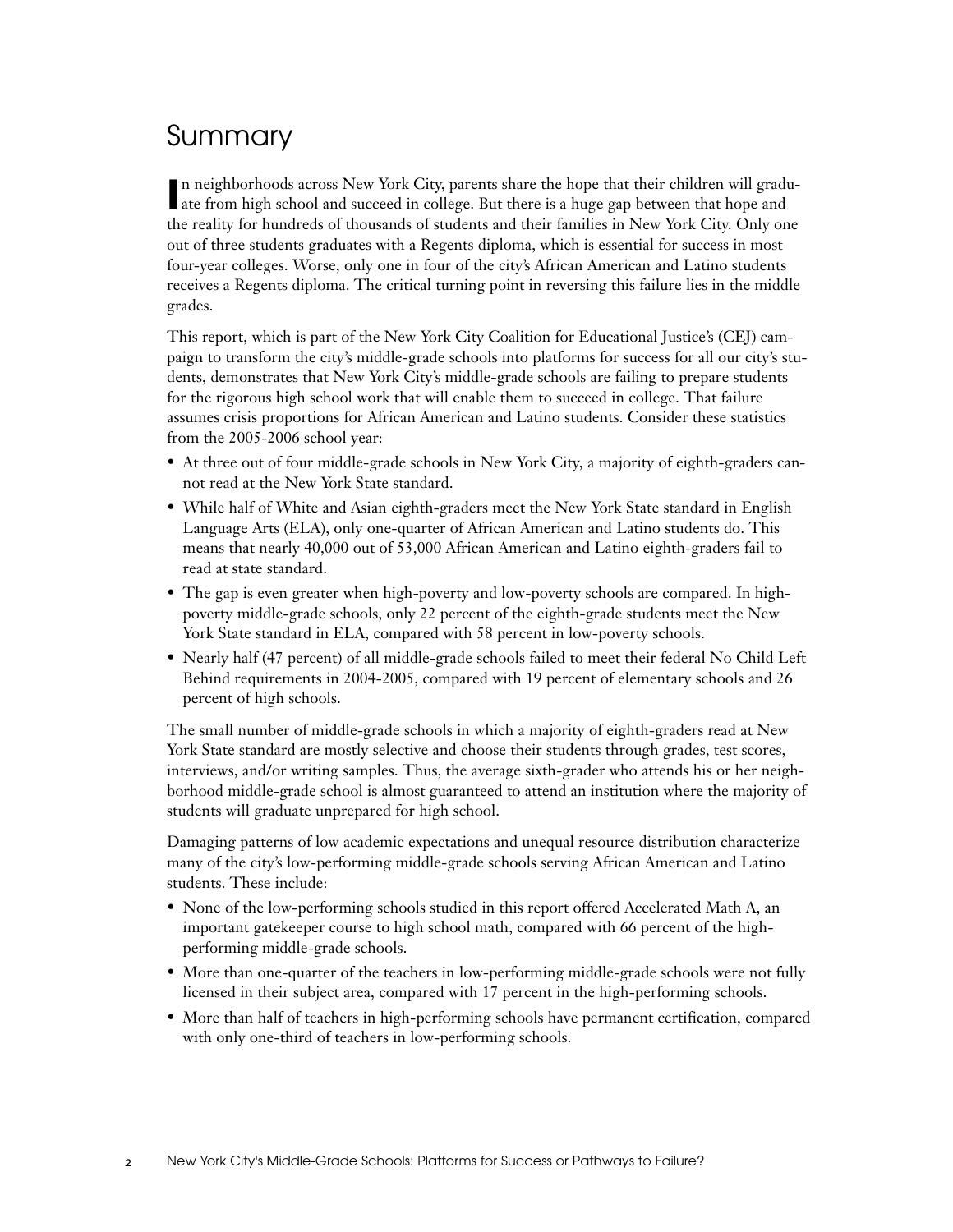New York City has consistently failed to improve middle-grade education. While fourth-grade ELA scores have risen 27 percentage points since 1998-1999, the increase in eighth-grade scores during that period is only 1 percentage point. Furthermore, since the Bloomberg-Klein systemic reform effort, Children First, was fully implemented, eighth-grade scores have risen an equally dismal 1 percentage point.

This crisis requires bold action to transform our middle grades, action that goes beyond changing the grade configuration in our schools. CEJ calls for comprehensive reform to ensure that all middle-grade students have access to:

- well-rounded and rigorous curriculum that puts them on the road to college;
- strong academic, social, and emotional supports for all students;
- highly qualified teachers and principals who understand early adolescent development;
- smaller class size.

This report is the next stage in CEJ's campaign to mobilize the energies of parents, students, community organizations, advocacy and policy groups, youth and social service agencies, and religious organizations to transform our middle-grade schools from pathways to failure into platforms for success for all our city's public school students.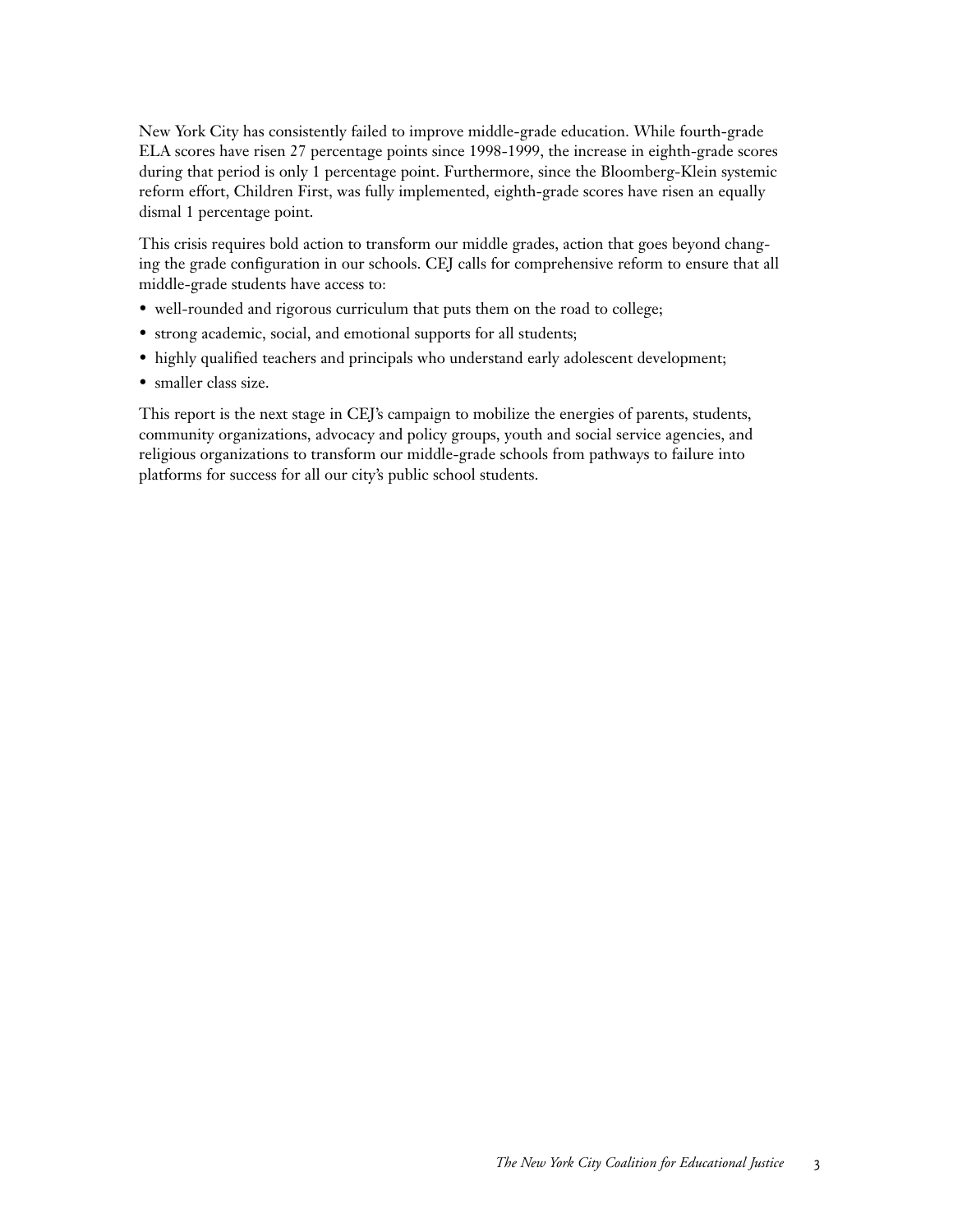## New York City's Middle-Grade Schools: Platforms for Success or Pathways to Failure?

Growing up in the United States includes a landmark event in which the young person moves from a primary, small intimate environment to a secondary, large, impersonal environment. Children pass this landmark when they make the transition from elementary school to middle grades school – to junior high school or middle school. . . . This transition occurs at the same time that most adolescents are experiencing rapid physical, emotional, and cognitive changes.

There is a crucial need to help adolescents at this early age to acquire a durable basis for self-esteem, flexible and inquiring minds, reliable and close human relationships, a sense of belonging in a valued group, and a way of being useful beyond one's self.

— David A. Hamburg, M.D., in Turning Points 2000: Educating Adolescents in the 21st Century

### The Crisis in Middle Grades in New York City

The middle grades should support two crucial transitions in students' intellectual growth and development. First, students in middle grades face demanding intellectual challenges as they move from acquisition of basic skills to the conceptual application of those skills. They must learn how to critically analyze text; problem solve in mathematics, science, and social studies; and, most important, develop their writing skills to effectively express their evolving thought processes.

Second, students begin the move from childhood to adolescence in the middle grades. This transition generates intense emotional volatility and extreme personality fluctuation, caused by the growth spurts and rapid hormonal changes that characterize adolescent development.

When middle-grade education helps students make these transitions effectively, students grow in confidence, capacity, and competence and develop into capable adolescents prepared for the rigors and challenges of high school, the transition to college, and, eventually, the rewards of satisfying careers and effective citizenry. If they fail to develop the intellectual, emotional, and moral capacities they need to negotiate adolescence successfully, middle-grade students can drift into self-destructive trajectories – risk-taking behaviors, dropping out of school, or pathways to prison.

Thus, the middle grades represent critical platforms for success in high school, college, and career – or pathways to failure and diminished lives. Unfortunately, in the New York City school system, the middle grades become pathways to failure for far too many students. The majority of middle-grade schools fail to help students develop the critical intellectual and academic skills they need for maturation and educational advancement.

In this report, we use the term *middle-grade school* to indicate any school that includes the middle grades, whether it be a sixth- to eighth-grade school, K–6, 6–12, or other configuration. Regardless of how grades are grouped, the developmental and academic challenges of the middle grades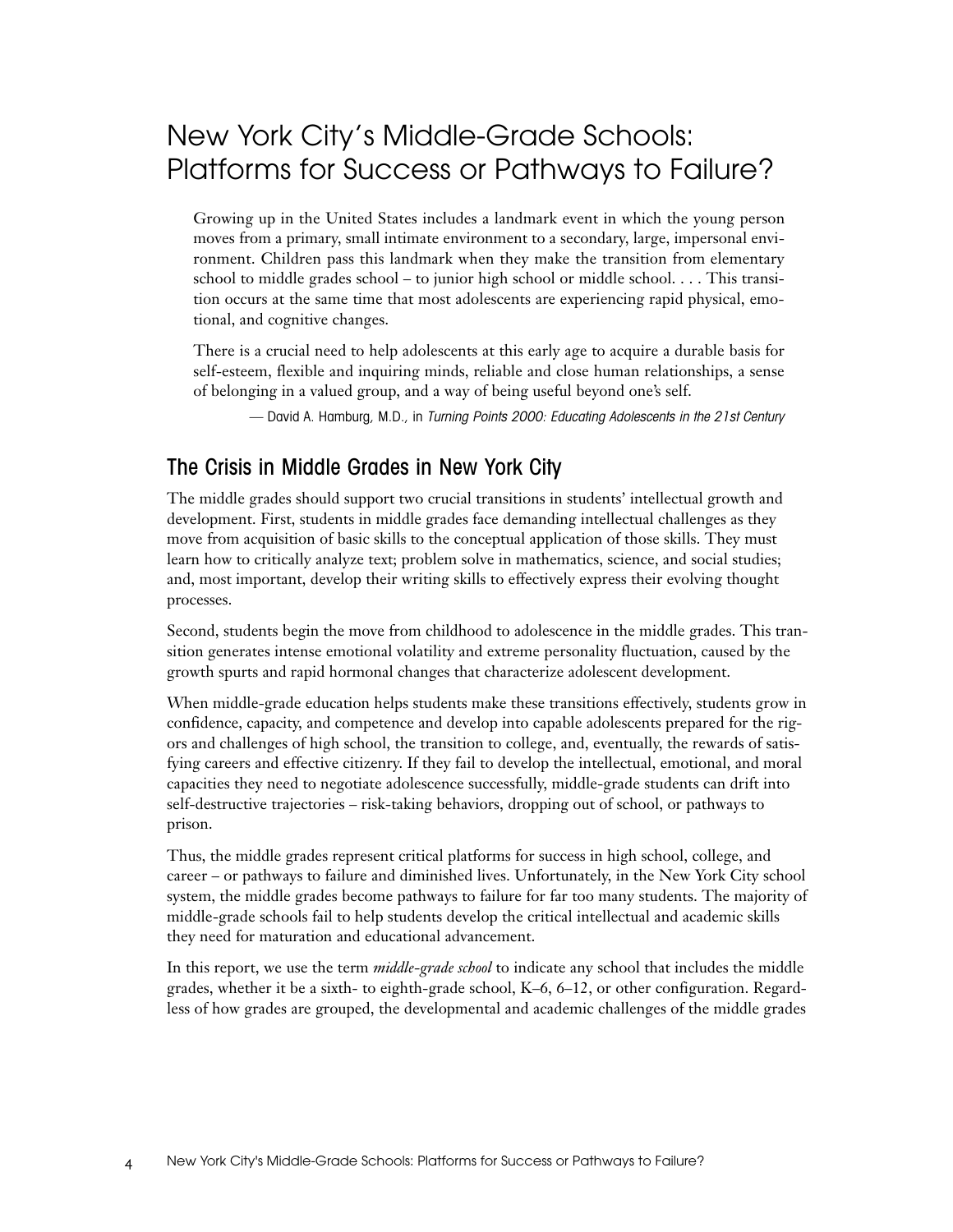persist, and neglecting to address these challenges results in widespread school failure. In 2006, for example, 63 percent of the city's eighth-graders, or 45,000 students, failed to achieve the state standard in English Language Arts (ELA).



#### Figure 1. Distribution of schools on eighth-grade ELA results, 2005–2006

*EDSource: NY State Education Department (NYSED), Grade 8 English Language Arts (Media file)*  NOTE*: Meeting the standard means scoring at level 3 or 4 on the ELA exam.*

As Figure 1 demonstrates, at three out of four of the city's middle-grade schools (270 schools), a majority of eighthgraders are not performing at the state standard on the ELA exam.

Analysis of the 25 percent of middlegrade schools where more than half of eighth-graders meet the state standard reveals that the vast majority of these schools select their student body through a combination of grade or test-score cutoffs, interviews, or writing samples. An average sixth-grader who is not accepted into one of these selective middle-grade schools is almost guaranteed to end up at a school where the majority of students will graduate unprepared for high school.

The city's middle-grade schools also fail to meet performance targets set by the federal No Child Left Behind legislation. Almost half (47 percent) of middle-grade schools citywide did not meet their performance targets in the 2004-2005 school year, compared with 19 percent of elementary schools and 26 percent of high schools (NYSED 2006).

A close examination of the dismal academic performance of our city's middle-grade schools reveals evidence of a very sizable race and class achievement gap (see Figure 2). Twice as many White and Asian eighth-graders meet the New York State standard in ELA than African American and Latino students; this means that nearly 40,000 out of 53,000 African American and Latino eighth-graders leave middle-grade school unprepared for high school–level reading and writing. That gap is almost threefold when we compare students in high- and low-poverty schools. (Note: *African American*, in this report, refers to all children of African descent. In the NYCDOE data referenced in the study, the equivalent term used is *Black*.) As Figure 3 indicates, race and class factors are tightly intertwined in New York City schooling, because persistent segregation and discrimination have characterized that schooling.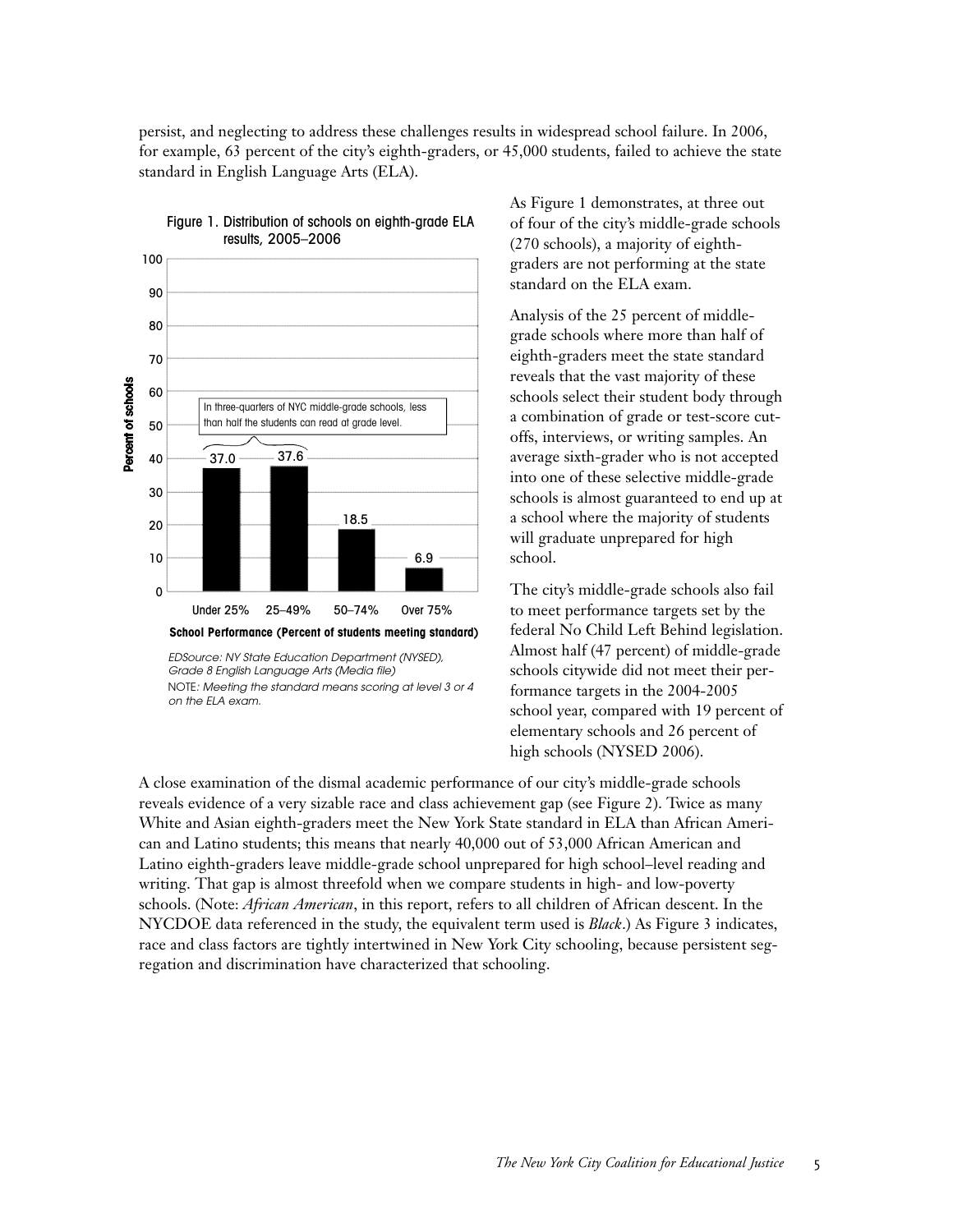

Figure 2. Eighth-grade ELA related to race and ethnicity in New York City schools



Figure 3. Eighth-grade ELA related to poverty in New York City schools

*Source: NYSED, Grade 8 English Language Arts (Media file)*  NOTES: *Meeting the standard means scoring at level 3 or 4 on the English Language Arts exam. Poverty is estimated by the percentage of students eligible for free or reduced-price lunch. Moderate-poverty schools are within one standard deviation of the citywide average; low- and high-poverty schools are far below and far above the average poverty rate.*

This abysmal eighth-grade performance intensifies the probability of student failure in high school. Almost half the city's middle-grade students, for example, fail to meet the intellectual challenges of graduating from high school in four years. Worse, only one out of three students attains the Regents diploma essential to college success. Because the requirements of a knowledge economy and the demands of effective citizenry mandate college-level skills for all our students, we must confront – and transform – our middle-grade schools' inability to prepare students effectively for high school and college.

Given the Campaign for Fiscal Equity court judgment and the infusion of more than \$2 billion in new funds, New York City has a historic opportunity to transform middle-grade education. New York City's middle-grade schools could be platforms for success for all students. Currently, however, for at least half our city's students, they are pathways to failure.

## Middle-Grade Schools as the Traditionally Neglected Turning Point

Middle-grade schools have long been defined as the critical turning point in students' educational careers. But they have largely been ignored as sites for systematic reform by many states and school districts. Carnegie Corporation's groundbreaking report *Turning Points: Preparing American Youth for the 21st Century* was published in 1989. But as David Hamburg, president emeritus of Carnegie Corporation, observes in his foreword to *Turning Points 2000,* which summarizes the results of eleven years' effort to implement the middle-grade school reform recommendations of the 1989 report:

*Source: NYC Department of Education (NYCDOE), 2004–2005 Annual School Reports*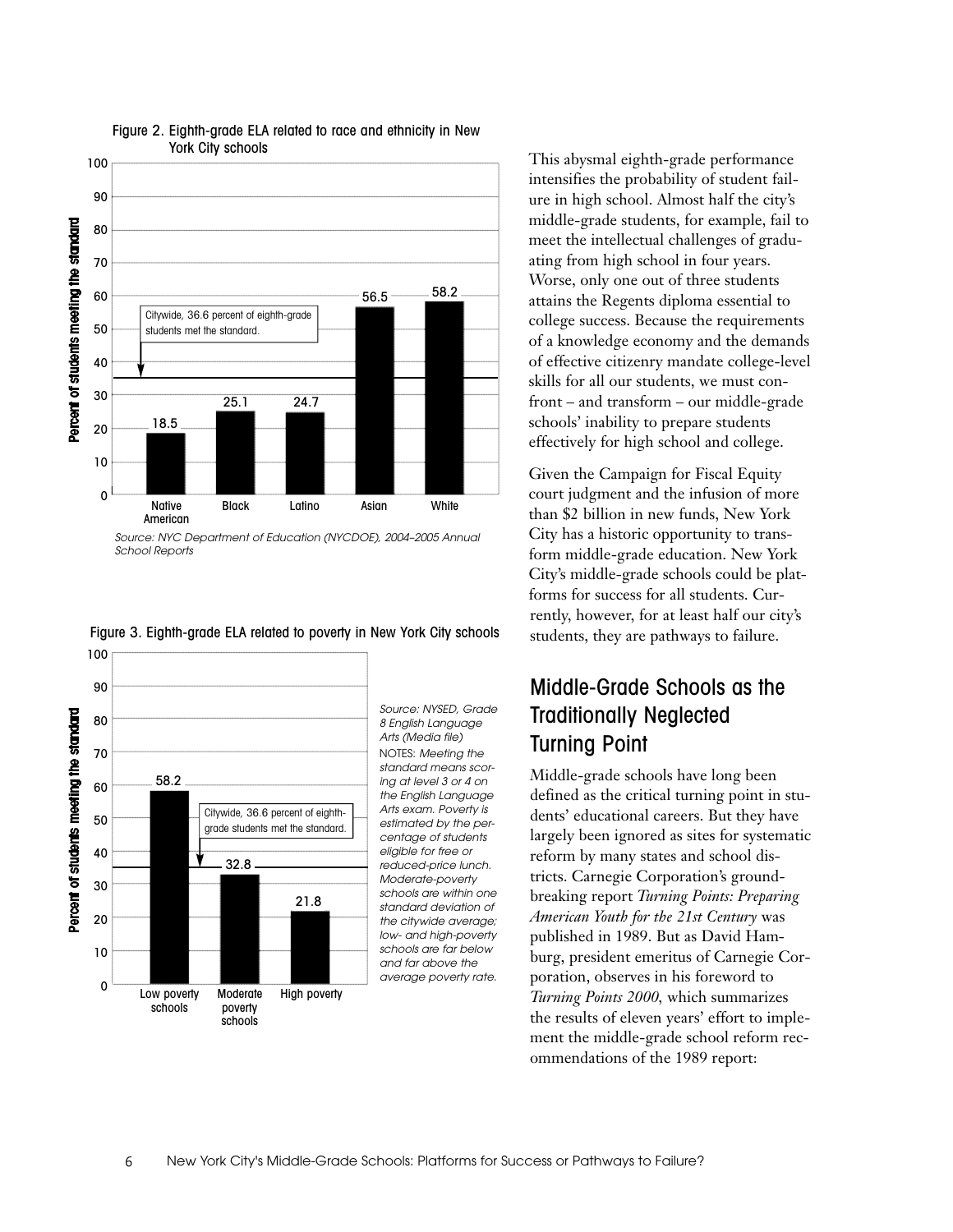Most American middle grades schools have for decades been unable to meet the developmental needs of young adolescents. These institutions have the potential to make a powerfully beneficial impact on the development of their students, yet they were largely ignored as the educational reform movement ignited in the 1980s. (Jackson & Davis 2000)

This national failure to initiate meaningful reform in the nation's middle-grade schools is mirrored in New York City's recent school reform experience. The school system initiated the New York City Middle School Initiative in 1996 as a pilot program and subsequently expanded it to all the city's middle-grade schools over the next four years. The initiative's evaluation, by the Academy for Educational Development, defined some gains in teaching and learning and school organization but found that the overall systemic support for the initiative was weak and not sustained.

In 2001, the Board of Education initiated the Task Force on Improving Middle Grade Schools, which made a series of recommendations in spring 2002. As a result of administration change, no actions were taken to implement the recommendations.

Most recently, the Committee on Education of the Council of the City of New York (2004) issued a report that severely criticized the failures of the school system's science instruction. One of the report's most trenchant indictments was the failure of teaching and learning in the city's middle-grade school science courses. The report found that more than a third of the city's middle-grade schools had no science labs, and that while more than 80 percent of eighth-grade students in low-needs schools passed the state science test, only 40 percent passed in high-needs schools. Finally, the report indicated that "middle school science teachers must make up lost ground, but many lack the support, training, and basic facilities to do so" (p. 16).

Thus, middle-grade education in New York City, though acknowledged as a critical turning point in students' academic and developmental careers, has been consistently ignored as a target for systemic reform. The Bloomberg-Klein administration has essentially continued this pattern of neglect. The current administration has committed itself to a limited middle-grade reform effort that focuses on some targeted skills intervention and has indicated a policy preference for transforming traditional middle-grade schools into K–8 or 6–12 schools. Although some forty elementary schools have become K–8 schools and another forty 6–12 schools have been created, it is unclear whether the necessary physical space can be mobilized to carry this policy to scale across the city. But far more than structural change is needed to resolve the crisis in middlegrade education.

Moreover, the administration has directed far more energy, resources, and organizational change efforts toward elementary and high school transformation than to middle-grade reform. The results of such concentration of efforts are predictable; both K–5 test scores and high school graduation rates have improved. Consider the evidence. The Bloomberg-Klein administration initiated the planning for its Children First reform in the 2002-2003 school year; the first year of actual implementation was 2003-2004. As figures 4 and 5 indicate, eighth-grade English Language Arts test scores have remained distressingly low and flat, as opposed to fourth-grade scores. The Children First reform has failed to register any sustained gains in ELA across the system's middle grades.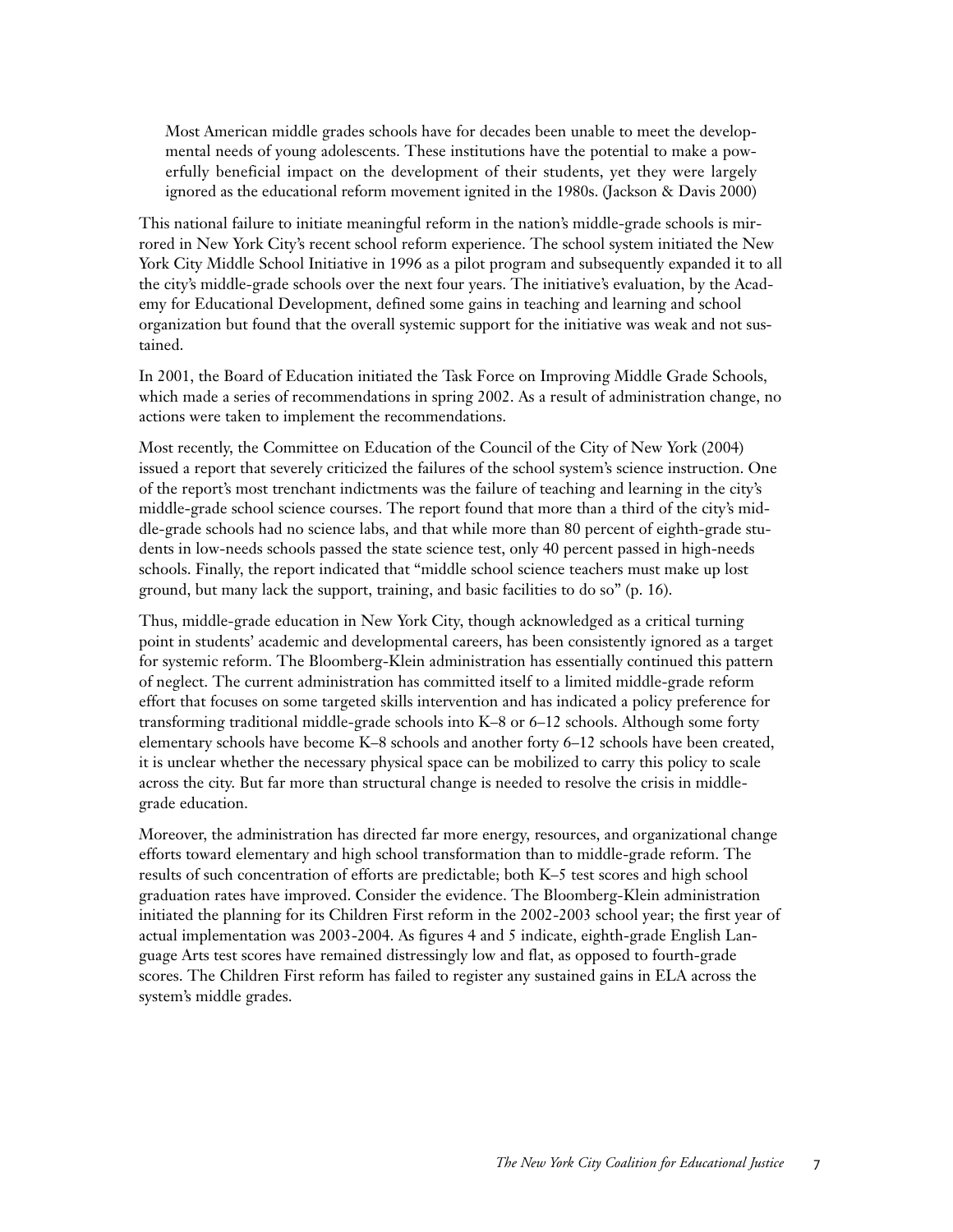

Figure 4. Fourth- and eighth-grade ELA test results since 1999

NOTE: *Meeting the standard means scoring at level 3 or 4 on the English Language Arts exam.*



Figure 5. 2005-2006 ELA performance in New York City by grade level

Moreover, as seen in Figure 5, 2005-2006 test scores demonstrate a consistent decline in ELA proficiency from elementary through the middle grades.

## Resource Inequalities in the Middle Grades

The failure of our middle-grade schools to effectively educate our students – particularly lowincome African American and Latino students – is grounded, in part, in patterns of segregated schooling that have dominated the provision of public education in New York City for almost a century. But unequal curriculum offerings and inequitable distribution of

*Source: NYSED, Grade 8 English Language Arts (Media file) Note: Meeting the standard means scoring at level 3 or 4 on the ELA exam.*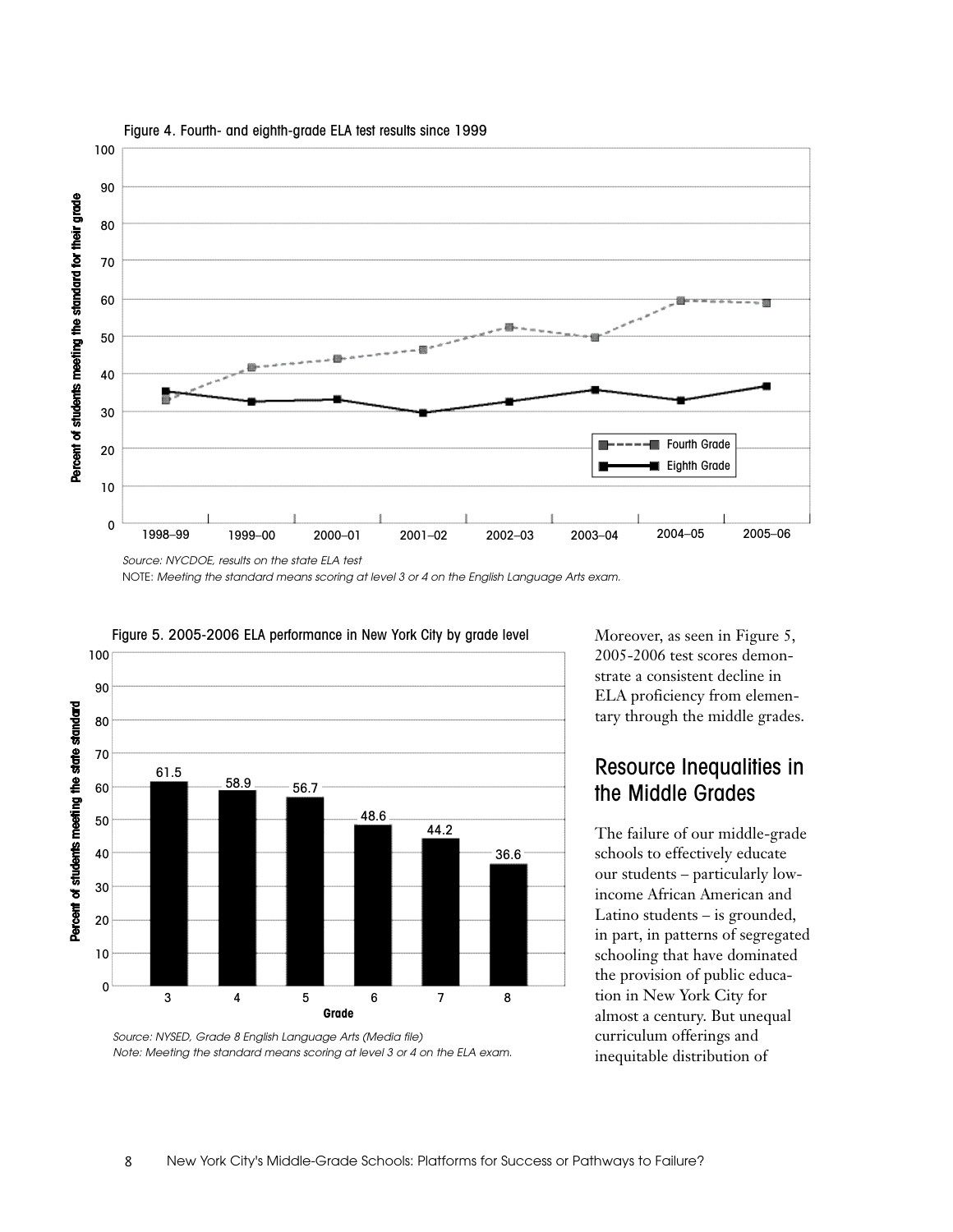teacher resources have also contributed to creating a race and class achievement gap in our middle-grade schools.

This gap is clearly revealed when we examine the distribution of course offerings and instructional resources at high- and low-performing middle-grade schools. When the city's middlegrade schools are arrayed by how many score more than one standard deviation above or below the citywide average in eighth-grade ELA and Math tests, the results are fifty-two highperforming and fifty-one low-performing schools.

To select the highest- and lowest-performing middle-grade schools, all schools with an eighth grade and with sufficient 2004-2005 and 2005-2006 data were included in the analysis. The percentages of eighth-graders meeting the ELA and Math state standards for 2005-2006 were averaged, and the distribution of this average for all middle-grade schools was determined. Any schools that had an average eighth-grade ELA and Math score more than one standard deviation above the mean (the top 17 percent scorers) were included in the highest-performing group of schools. Schools with an average score more than one standard deviation below the mean for all middle-grade schools were included in the lowest-performing schools (the bottom 16 percent of scorers).

These high-performing and low-performing schools differ in student composition (see Figure 6). The high-performing middle-grade schools are more than 30 percent White and almost 20 percent Asian, and less than 25 percent African American and 25 percent Latino. Fewer than 50 percent of their students are eligible for free lunch, a standard measure of family poverty, and fewer than 5 percent of their population are English-language learners (ELLs). In contrast, the lowperforming middle-grade schools serve a student body that is almost 100 percent African American and Latino, of whom almost 80 percent are free-lunch eligible and 15 percent are ELLs. These differences are especially pronounced, given the racial/ethnic composition of the New York City school system.





*Source: NYCDOE, 2004–2005 Annual School Reports*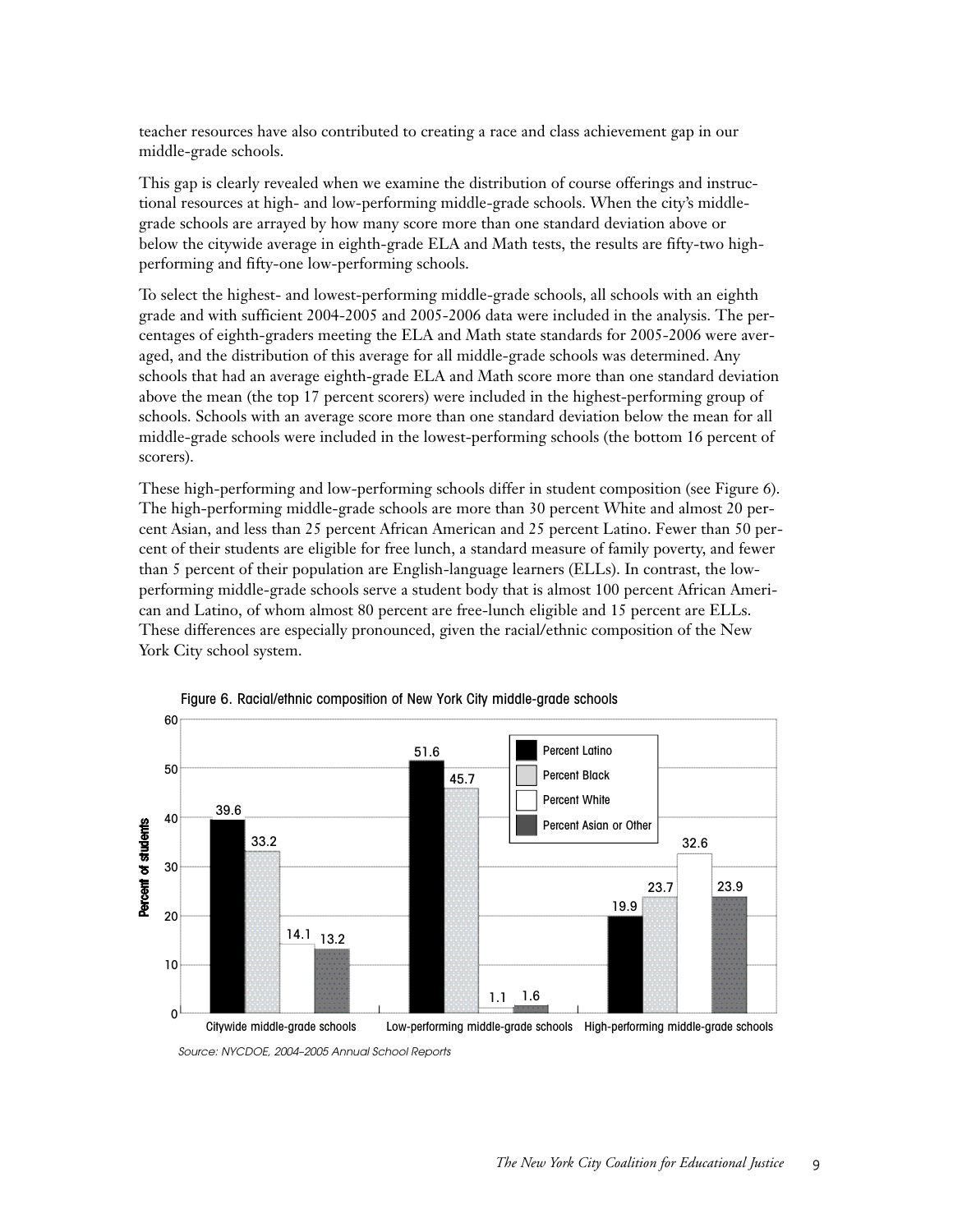Moreover, the high-performing schools are predominantly selective, recruiting their students through magnet, gifted, or other selection processes. The low-performing schools are all neighborhood-serving middle-grade schools.

Consider the results of this analysis for these high- and low-performing schools.

#### *Curriculum*

Low-performing schools generally fail to offer some of the critical courses students need to succeed in high school and prepare for college, as shown in Figure 7. Accelerated Math 7, for example, is one of the foundational courses critical to success in high school math. That course is offered in 57 percent of the high-performing schools but in only 17 percent of the lowperforming schools. Another key course – Accelerated Math A – is offered at both the middle and high school levels. Passing the Regents exam in Math A in the middle grades gives students one of the five Regents passes required for high school graduation, as well as the opportunity to take an Advanced Placement course in high school. While almost 66 percent of the highperforming middle-grade schools offer Accelerated Math A, none of the low-performing schools offer it.

Similarly, taking Regents Science courses – either Biology (Living Environment) or Earth Science – in the middle grades gives students the opportunity to pass a required Regents examination in eighth grade and then to take an Advanced Placement course in high school. Yet, while 20 percent of the high-performing schools offer Biology Regents courses and 17 percent of those schools offer Earth Science Regents courses, only 3 percent of the low-performing schools offer the Biology Regents, and none offer the Earth Science Regents.



#### Figure 7. Advanced math and science course offerings

The course offerings, however, do not reveal the full inequity of academic preparation at lowand high-performing schools, because many students at the high-performing schools take the Regents Science exam without taking the Regents courses. In the high-performing schools, 1,028 students (10 percent) took the Regents Science exam, but only 26 students (less than 1 percent) in the low-performing schools took the Regents Science exam in 2005.

The disparities in course offerings contribute to highly inequitable academic outcomes in these subject areas (see Figure 8). While 75 percent of the students in the high-performing schools reach proficiency (Levels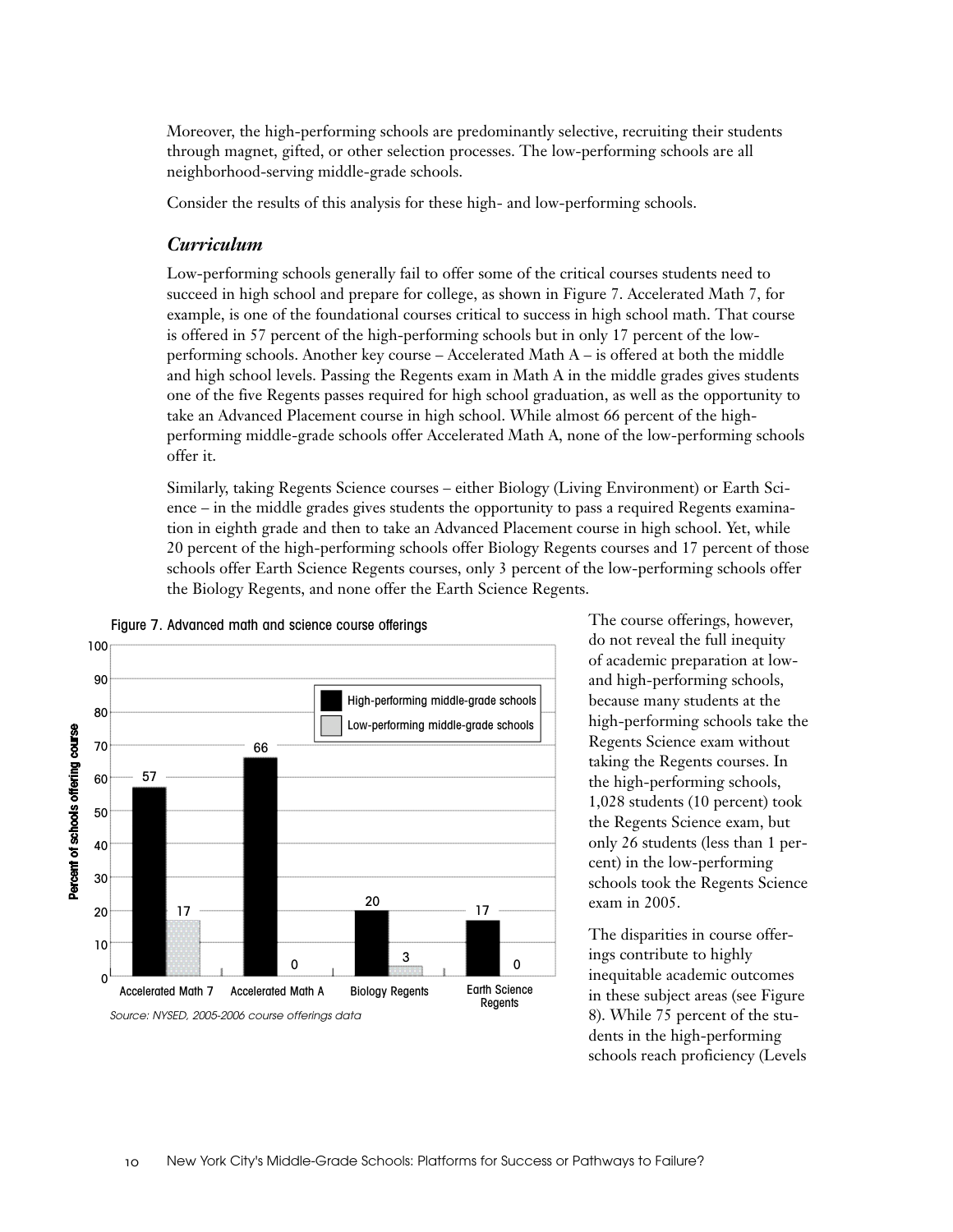3 or 4) on the eighth-grade Math test, only 18 percent of the students in the low-performing schools reach Levels 3 and 4 on the same test. Almost 80 percent of the students in the highperforming schools reach proficiency on the eighth-grade Science test, compared with fewer than 20 percent of the students in the low-performing schools. Thus, at least four out of every five students leave low-performing middle-grade schools without attaining the minimal levels of Math and Science capacity necessary to meet the demands of high school.

Some of these disparities may also be linked to other forms of inequitable resource distribution. A study undertaken by the Brooklyn Education Collaborative comparing the test scores of middle-grade schools with and without science labs in Brooklyn found that students in schools without labs scored 10 percentage points lower on the eighth-grade New York State Science test. State regulations prohibit students in schools without science labs from taking the Science Regents exams. Thus, all the New York City middle-grade schools without science labs cannot officially allow their students even to take a Science Regents.

Figure 9. Eighth-grade Science results for Brooklyn schools with and without science labs



*Sources: NYCDOE, 2001-2002 through 2004-2005 Annual School Reports; science lab information based on calls to schools and survey by NYCDOE*

#### Figure 8. 2004–2005 eighth-grade test results for highest- and lowest-performing schools



*Source: NYCDOE, 2004-2005 Annual School Reports*

Figure 9 indicates how the failure to provide an essential learning resource such as a science lab contributes to reducing academic outcomes. To the extent that all the disparities in course offerings demonstrated in this section contribute to reducing academic outcomes in low-performing schools, they begin to explain the race-class achievement gap in our middlegrade schools.

These disparities also demonstrate a highly inequitable set of standards and expectations for the city's middle-grade students. They suggest that middle-grade schools serving relatively high percentages of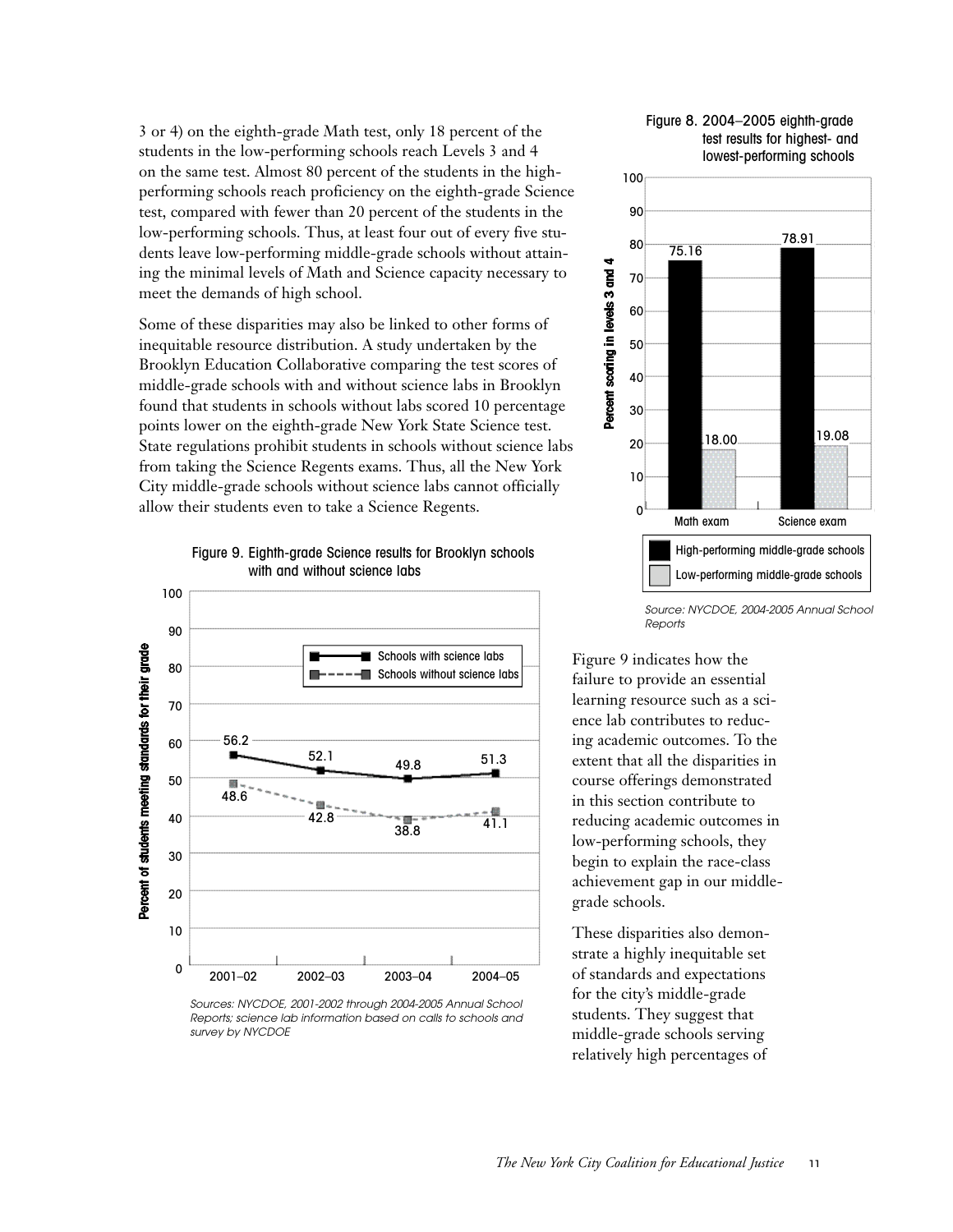White, Asian, and non-poor students set high standards in course offerings that lead to effective high school matriculation and successful pathways to college. But for middle-grade schools serving students who are overwhelmingly poor, African American, and Latino, low standards and low expectations result in course offerings that preclude students from the academic preparation they need to succeed in high school and college.

Educators sometimes claim that these differences in academic outcomes between high- and lowperforming schools result from poor preparation by the previous schooling level. Thus middlegrade educators argue that they cannot provide advanced courses to students whose skills have not been adequately developed by their elementary schools. There is truth to the claim that many of our city's elementary schools do not adequately prepare low-income African American and Latino students for success in the middle grades. But the city's high schools have begun to address the problem of entering students' limited academic preparation and low entry skills by implementing a variety of strategies, from enhanced literacy and math instruction to multiple pathways to graduation. Some of the city's middle-grade schools are also developing effective basic-skills acquisition programs. Limited entry-level skills are no novelty, at either high school or middle-grade levels. Therefore, all middle-grade schools have the responsibility – just as all high schools do – to revise curriculum, instruction, and school organization to simultaneously recuperate and advance their students' skills development. The argument that because students' skills are low, we will offer them only low-level courses is a self-fulfilling prophecy that stunts students' academic growth and helps produce the stark achievement disparities that characterize our city's public schooling.

#### *Instructional Resources*

Differences in the quality of instruction also contribute to the race and class achievement gap. Despite the critical need for expert teaching at struggling middle-grade schools, teaching staffs at low-performing schools have less experience and less training than teaching staffs at highperforming schools.

Consider the evidence. Teacher certification, a key indicator of instructional quality, is problematic throughout the city school system. New York State classifies teachers as "not appropriately certified" if they are teaching without having acquired their certification credentials, which include graduating from a state-approved teacher-preparation program and passing the state or national teacher examinations.

The state also considers teachers not appropriately certified if they have no certification or temporary certification or if they are teaching in a subject area they have not been appropriately trained or certified for. The percentage of teachers not appropriately certified is far higher in the city's five boroughs than in other school districts throughout the state (see Figure 10). (Note: The New York State Education Department [NYSED] recently released a report showing increases in teacher certification in New York City and the state at large. This new information may affect the middle-grade school data mentioned in this document, but the NYSED report does not disaggregate numbers for middle-grade school certification and does not include school-level data.)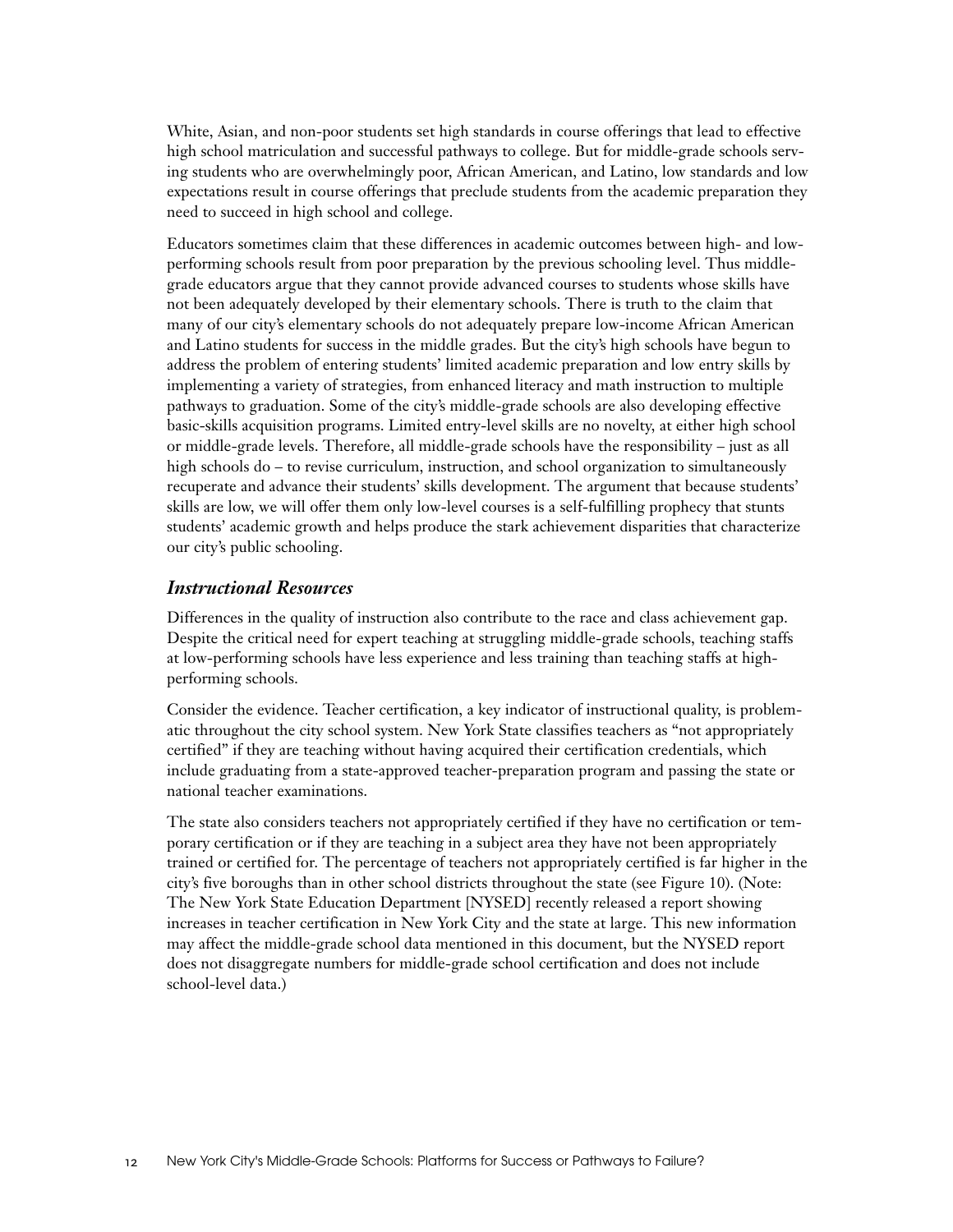But differences in instructional quality are particularly severe in the city's middle grades. The percentage of New York City teachers teaching out of certification area or out of license is higher in the city's middlegrade schools than in the city's elementary or high schools. Moreover, teacher experience – the length of time teachers have been teaching – is far lower in the city's middle-grade schools than in either elementary or high schools (see figures 10 through 14).

These shortfalls in teacher certification and experience disadvantage all the city's middle-grade-school students. But the low-income African American and Latino students in the city's poorly performing middle-grade schools suffer even more from this inequitable distribution of instructional quality. In the low-performing middle-grade schools whose disparities in course offerings were reviewed earlier, there are fewer teachers with permanent certification and more teachers who are teaching out of license. Permanent certification, the advanced teaching license offered by New York State, requires teachers to have at least two years' teaching experience and a master's degree and to have passed all the relevant exams. More than half of teachers in high-performing schools had permanent certification in 2004-2005.



Figure 11. New York City teachers teaching out of license

*Sources: NYSED, personnel Master File; NYCDOE 2004- 2005 Annual School Reports*

Figure 10. Percentage of teachers not appropriately certified



*Source: NYSED, Information, Reporting and Technology Services, Certification Distributions for Classroom Teachers 2004-2005, <www.emsc.nysed.gov/irts/pmf/2004-05/2005\_Stat-13.pdf>*



#### Figure 12. Teacher experience in New York City schools

*Source: NYCDOE, 2004-2005 Annual School Reports* NOTE: *This figure displays a range of 40% to 80%, rather than 0% to 100% or 0% to 60%, as the other figures display, to highlight the variation among the different types of schools.*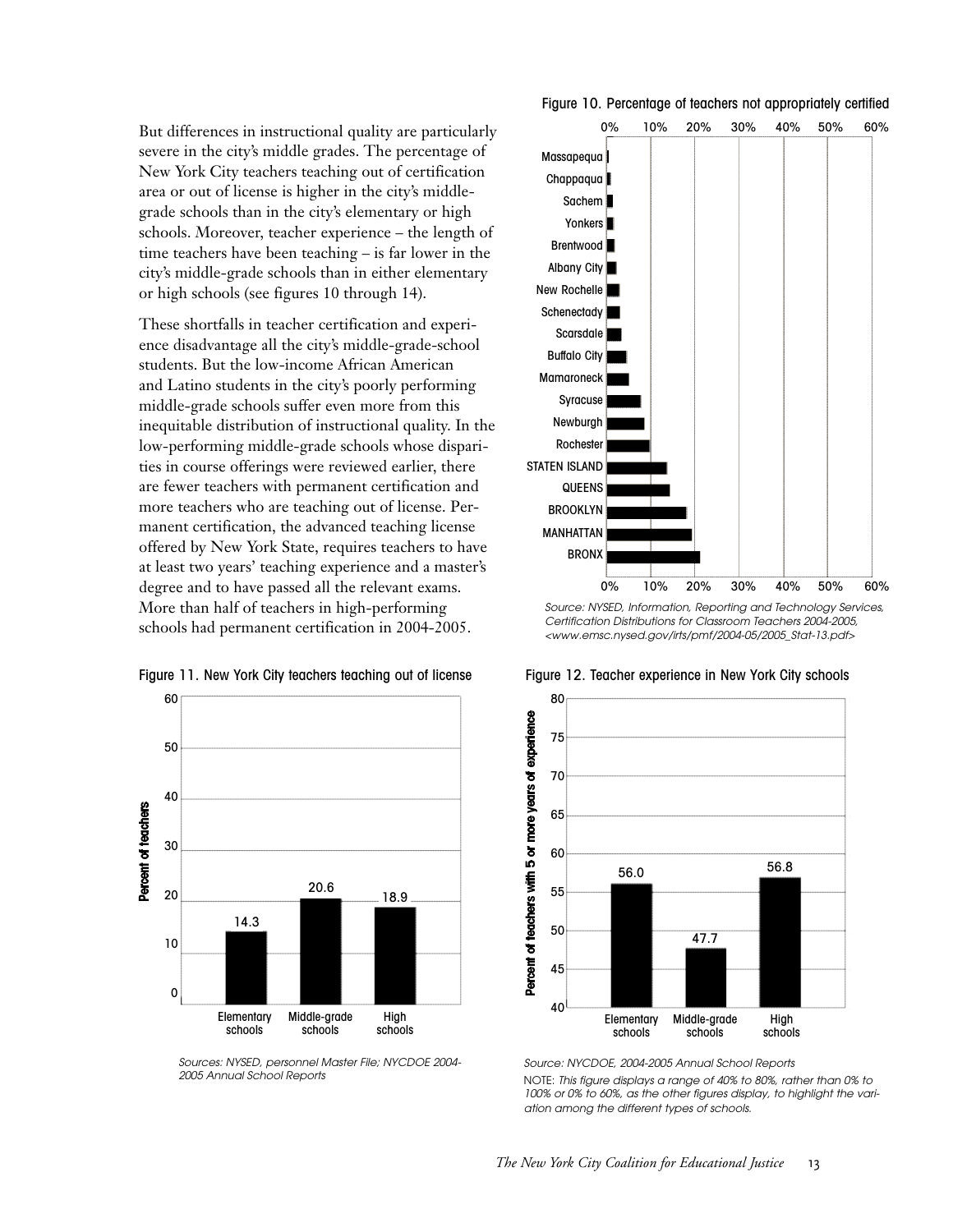

#### Figure 13. Teacher resources in low- and high-performing middle-grade schools

*Source: NYSED, 2004-2005 Personnel Master File* 

However, only one-third of teachers in low-performing schools had this advanced license. In the highperforming middle-grade schools, some 17 percent of teachers were teaching out of license in the 2004-2005 school year. But in the low-performing middle-grade schools, 26 percent were teaching out of license.

Note particularly in Figure 14 the high percentages of bilingual education teachers not appropriately certified in *both* the high- and low-performing schools. The national No Child Left Behind legislation and the New York State Regent's examination impose stringent testing requirements on English-language learners, who desperately need effective instruction in both languages to succeed in the middle grades and in high school, rather than the too-often inappropriately certified bilingual teachers they are currently subjected to in the city's middle-grade schools.

These inequitable distribution patterns demonstrate that middlegrade students are more disadvantaged by poor instructional quality than elementary and high school students. Moreover, among middle-grade schools, those serving predominantly low-income African American and Latino students are even more disadvan-

taged. Thus, those middle-grade students with the greatest need for high-quality instruction have the least access to it.

We fear that the inequalities demonstrated by the figures in this report only begin to reveal the inadequacies within the city's middle-grade schools. Informal surveys of parents, teachers, and administrators in middle-grade schools across the city indicate a systemic failure to provide



Figure 14. Percentage of teachers not appropriately certified, by subject area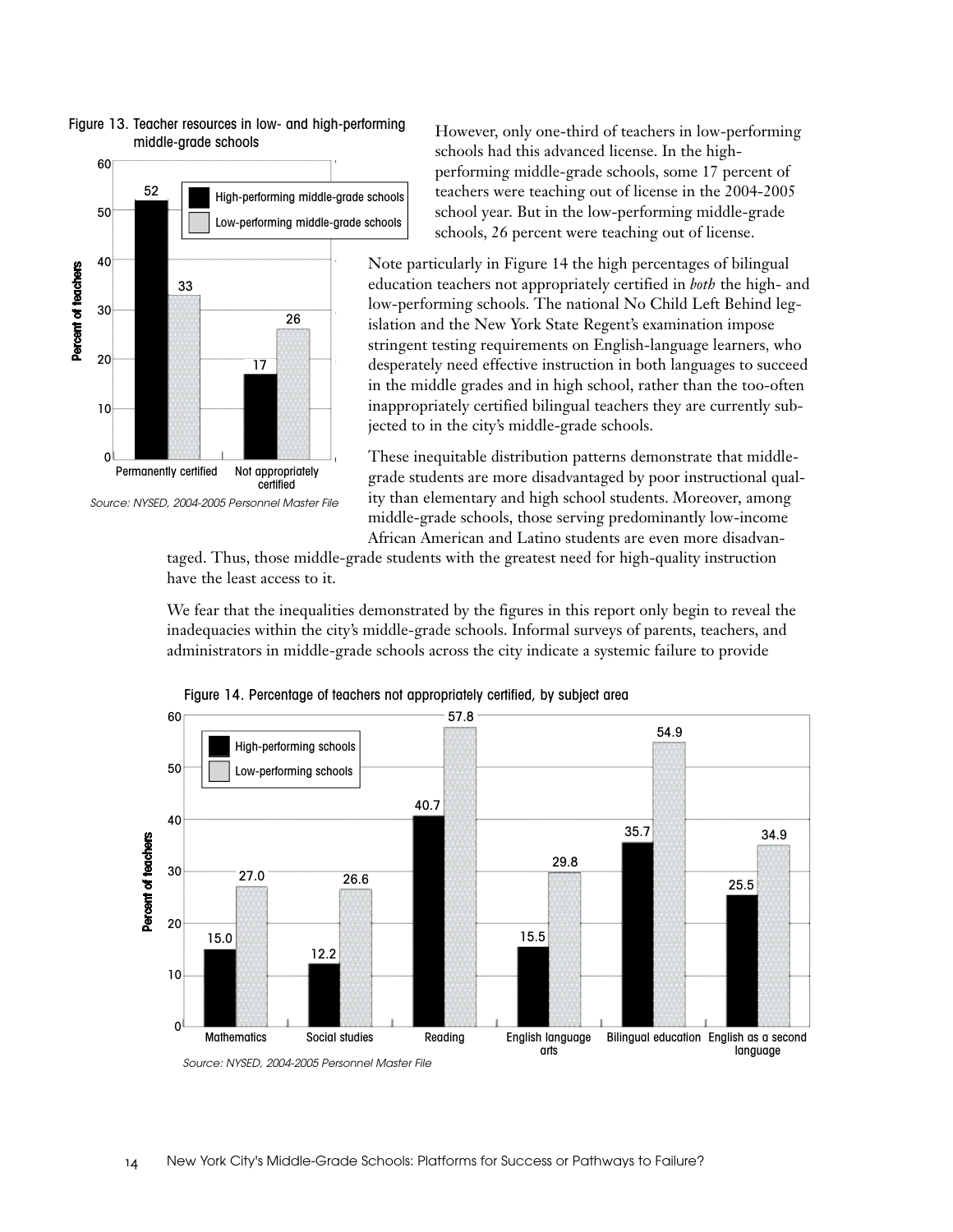student support and high school articulation services. School counselors have enormous caseloads that prohibit them from meeting regularly with students to track their academic progress or establish supportive relationships. Additionally, art and music classes, sports teams, and other outlets for creative expression are in short supply.

Within this general failure are stark patterns of inequitable distribution. At high-performing middle-grade schools, for example, the vast majority of students take the admission exam for specialized high schools, while at low-performing schools, only a few students, if any, are even informed of the exam. (CEJ member organizations conducted phone and in-person interviews with a sample of middle-grade schools during the fall of 2006.)

### The Consequences of the City's Middle-Grades Failure

Several distressing "moments of truth" for students and their families result from this comprehensive middle-grades failure in New York City schools. First, in spite of what may seem adequate middle-grade academic performance, many middle-grade students discover in the spring of their eighth-grade year that they have not gained admission to their choice of high school, primarily because their grades do not correspond to their low levels of standardized-test scores.

Another such moment of truth occurs when students discover that they are not even prepared to take the admission exam for the specialized high schools. A highly critical *New York Times* editorial in the summer of 2006 attacked the very low, and declining, African American enrollment in these highly selective schools (see Figure 15). The editorial indicated that Latino enrollment had also declined. Pervasive low achievement in the city's middle-grade schools, particularly those serving predominantly African American and Latino students, based on the patterns of low academic expectations and inequitable instructional quality demonstrated in this section, may help explain the disparities the *Times*

editorial decried.

This dramatic failure to prepare African American and Latino students to test into the city's specialized high schools is not new. More than a decade ago, a series of "Secret Apartheid" reports, researched and published by NYC ACORN (1997), demonstrated the processes of discrimination and poor academic preparation that produce the appallingly low percentages of African American and Latino students in the specialized high schools.

Figure 15. African American student enrollment in New York City specialized high schools



*Sources: "In Elite N.Y. Schools, a Dip in Blacks and Hispanics," New York Times (August 18, 2006); NYCDOE, 1994-1995 Annual School Reports*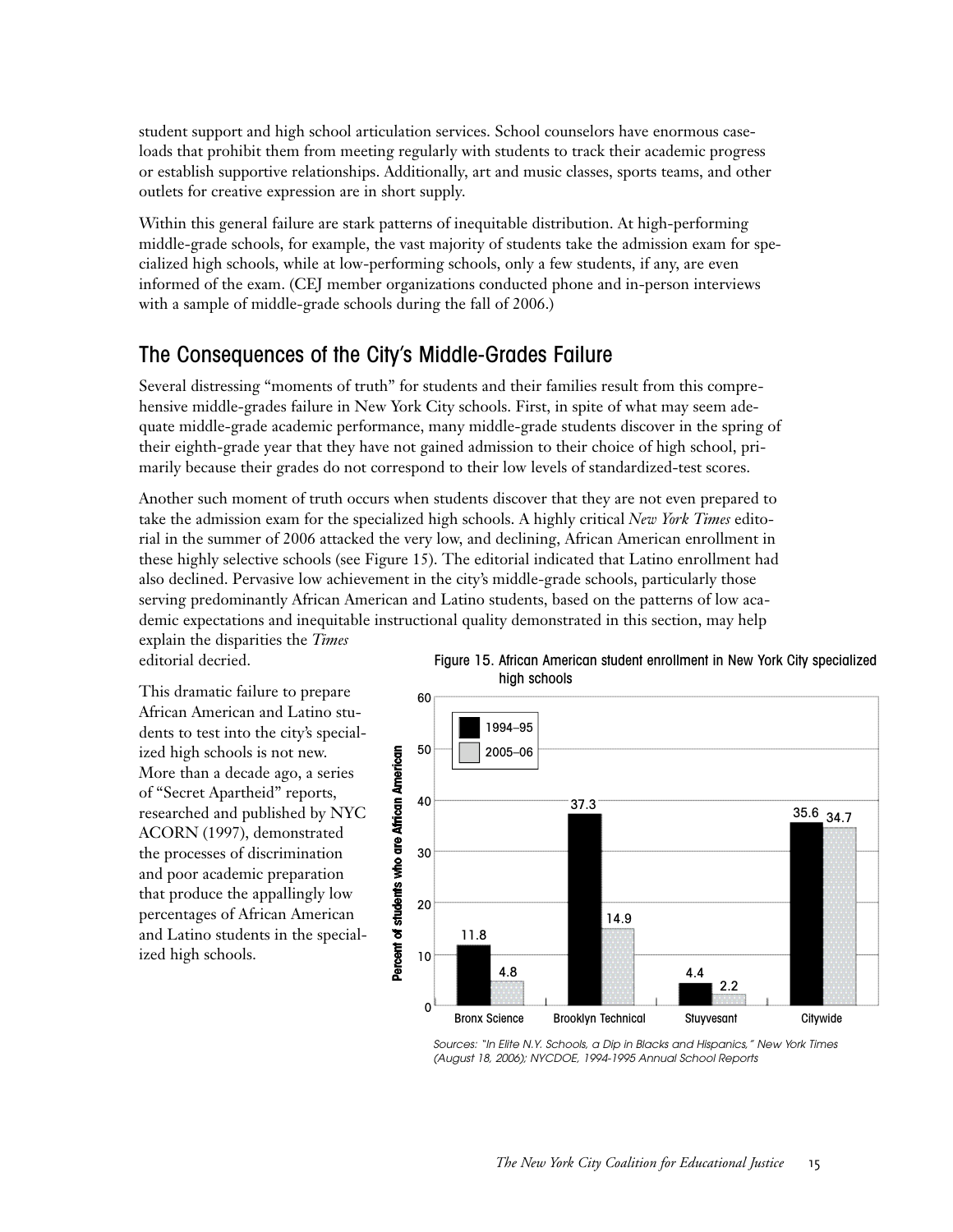

*Sources: NYCDOE, 2002-2003 through 2004-2005 Annual School Reports* 

Another moment of truth occurs for too many middlegrades graduates when they discover that their reading, writing, math, and critical-thinking skills cannot adequately meet their high school's curriculum and instructional demands. The notorious "ninth-grade bulge" in urban districts throughout the country, as well as in New York City, indicates the large numbers of middle-grade graduates who are unable to progress academically in high school because of their inadequate skills development and are held back repeatedly in ninth grade (see Figure 16). Trapped in a recurring cycle of poor performance, course failure, and limited credit accumulation, too many of these students begin the process of disengagement that leads to dropping out.

The cumulative results of the process of disengagement that begins in poorly performing middle-grade schools are devastating for far too many of the city's

African American and Latino students. Though the overall high school graduation rate for the New York City class of 2005 was almost 54 percent, the disparities in graduation rates by race/ethnicity are startling and dispiriting. White and Asian students, for example, graduate at almost twice the rate of African American and Latino students (see Figure 17). Only 35 percent of English-language learners graduate high school in four years. When we examine Regents diploma rates, the disparities by race are even starker. While 57 percent of White and Asian stu-



Figure 17. Four-year graduation rates in New York City, class of 2005

*Sources: NYCDOE, Class of 2005 Four-Year Longitudinal Report*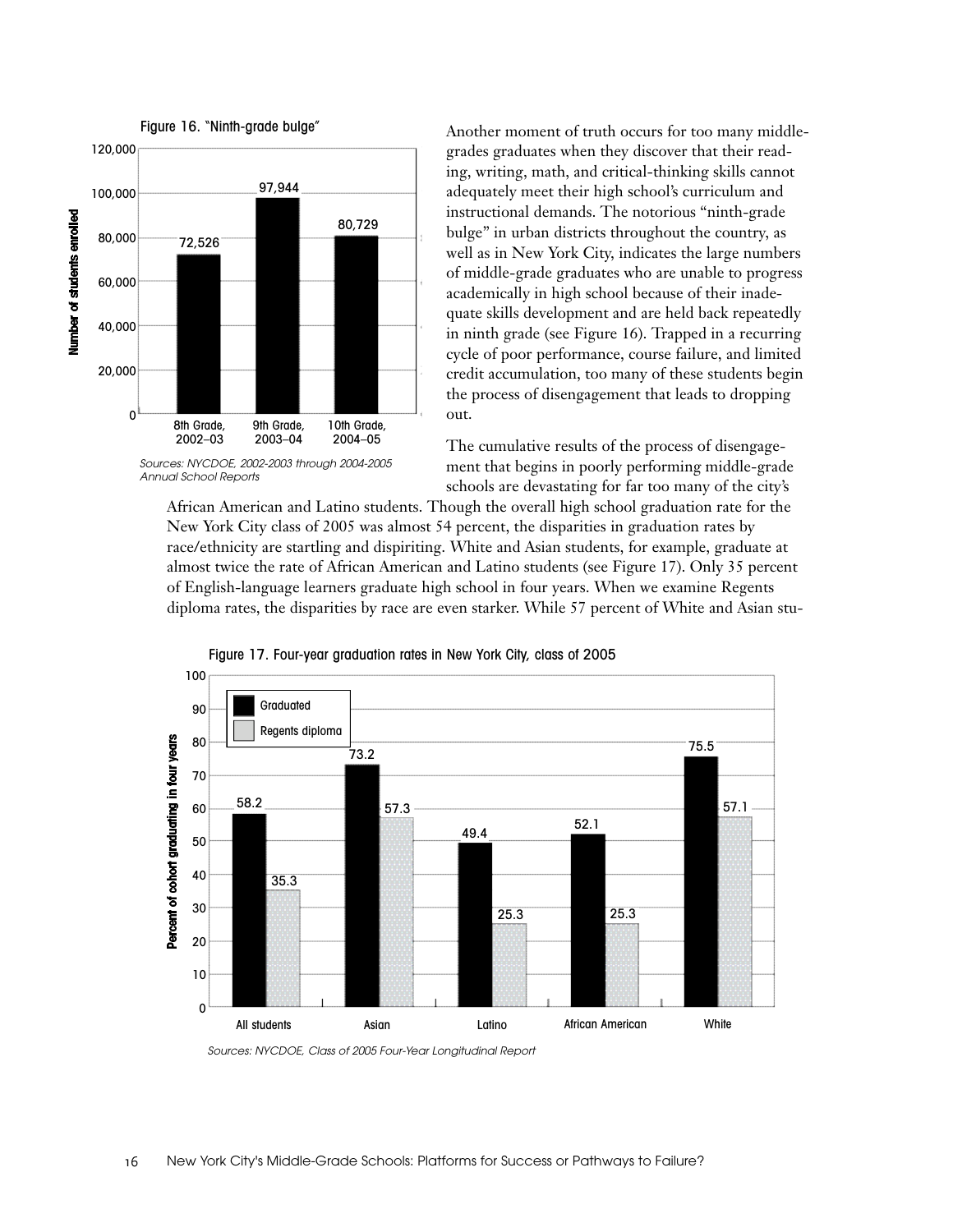dents graduate with Regents diplomas, only 25 percent of African American students and Latino students acquire a Regents diploma. (Note: The New York City Department of Education reports a 58.2 percent graduation rate for the class of 2005. Several national reports calculating graduation rates in urban districts cite rates for New York City that are considerably lower. The city's calculation includes student acquisition of a General Education Diploma (GED) in its graduation rate; most experts object to such inclusion. Thus, the rate we cite is the city's rate minus the GED rate.)

The disparity in graduation rates by poverty status is equally disheartening. When the city's Regents graduation rate is disaggregated by level of student poverty, high schools with low percentages of student poverty graduate more than three times as many of their students as do high schools with high levels of student poverty (see Figure 18). These high-poverty high schools are the recipients of students from the great majority of the city's low-performing middle-grade schools serving low-income African American and Latino students.

These graphs demonstrate that the patterns of performance that differentiate students by race and class in the city's middle-grade schools culminate in sharply different rates of graduation and dropping out in the city's high schools. The more advantaged students who attend the city's highperforming middle-grade schools tend to acquire the academic skills they need to graduate from high school, often with Regents diplomas. The low-income African American and Latino students who attend the city's poorly performing



*Source: The College Board, U.S. Postsecondary Education Opportunity, no. 129* 





*Sources: NYCDOE, Class of 2005 Four-Year Longitudinal Report and 2004-2005 Annual School Reports*

NOTE: *Poverty is estimated by the percentage of students eligible for free or reduced-price lunch. Moderate-poverty schools are within one standard deviation of the citywide average; low- and high-poverty schools are far below and far above the average poverty rate.*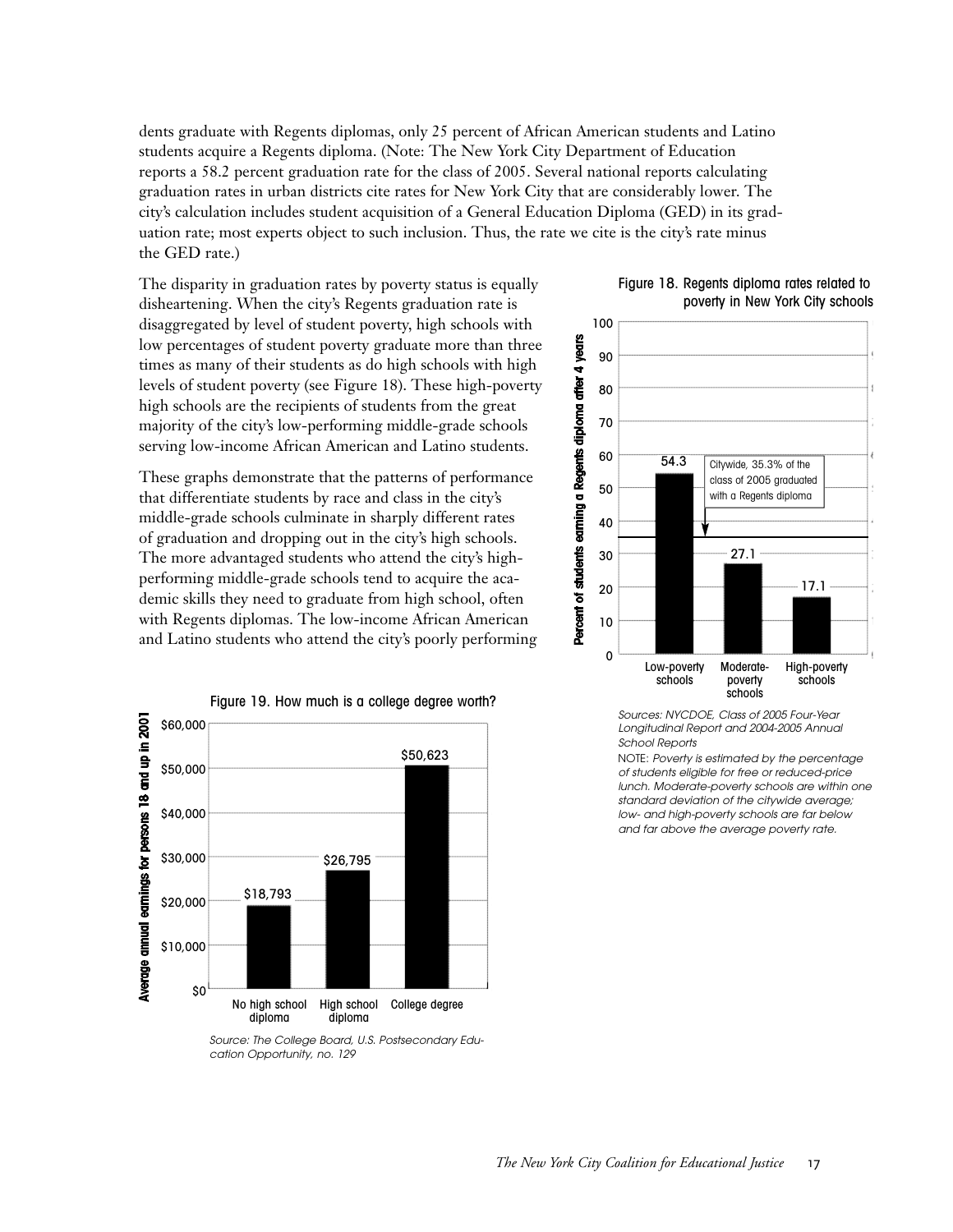

*Source: Education and Correctional Population, Bureau of Justice Statistics, special report, January 2003.* 

middle-grade schools often attend overcrowded and poorly performing high schools. If they graduate from those schools, they rarely attain a Regents diploma, the necessary credential for success in college.

But all too often, such students fail to graduate at all. Once they drop out without the necessary high school diploma, they are often forced to enter the city's low-skilled, low-wage service economy. Too many of these students may choose to resolve their limited economic and career options by engaging in varieties of risk-taking behaviors that ultimately become pathways to prison. Figures 19 and 20 indicate the relationship between dropping out and lower lifetime earning and dropping out and incarceration (based on national data). If data for New York City outcomes were available, they would in all likelihood show even starker disparities.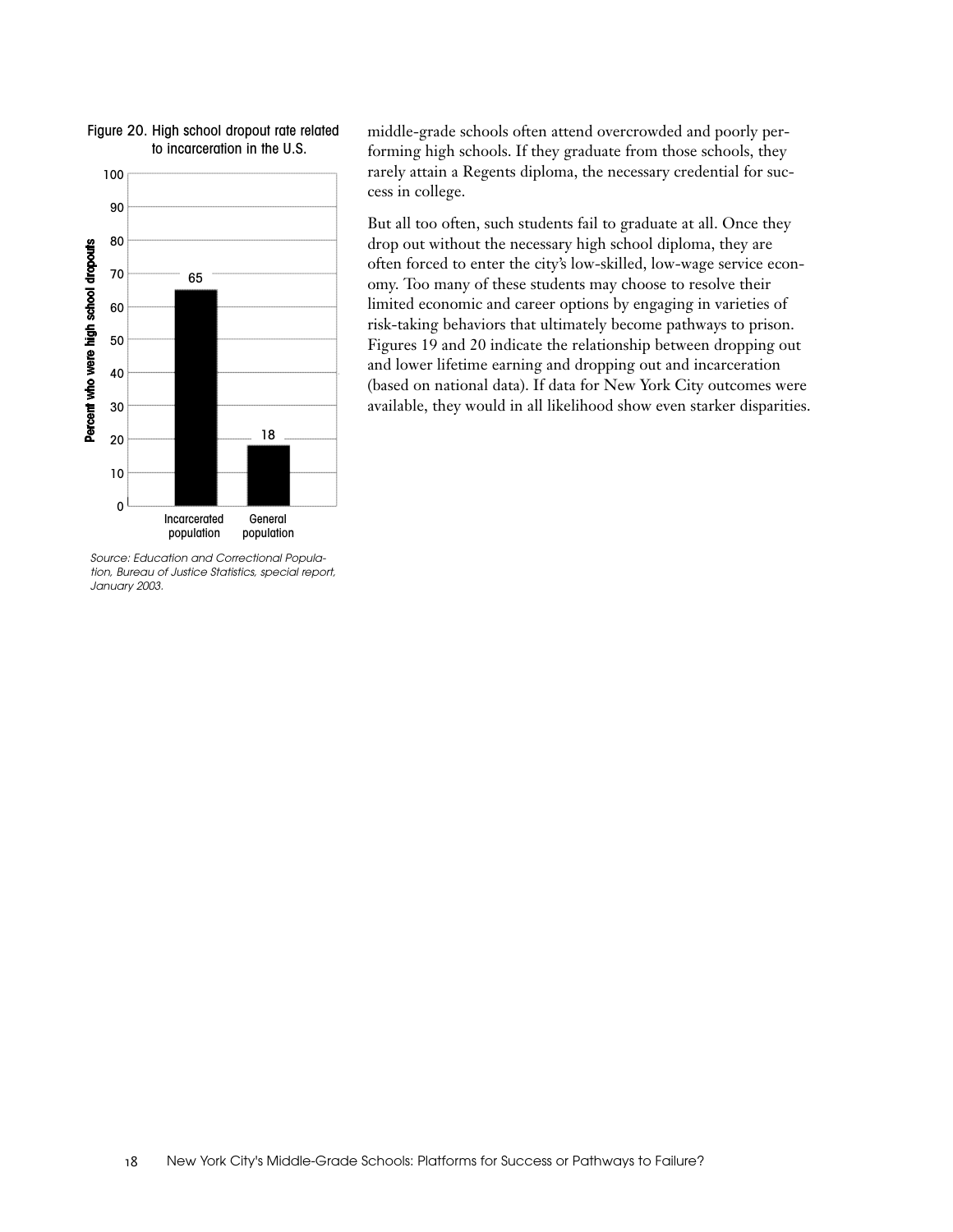# What's Needed: A Marshall Plan for Middle-Grade Schools

Nearly a decade ago, organized public school parents, led by NYC ACORN (1997), released a report documenting the "secret apartheid" in our middle-grade schools that resulted in abysmally low numbers of African American and Latino students attending the specialized high schools in New York City. The grim reality, as this current report reveals, is that the situation has not changed. Our city's middle-grade schools continue to function as pathways to failure, rather than platforms for success, for far too many of our students.

This report demonstrates that our middle-grade schools are characterized by low expectations and inadequate and inequitably distributed resources in curriculum and instruction. We believe this extends to a much larger set of resources in middle-grade schools, including:

- art, music, and drama classes
- school counseling services
- technology
- preparation for the specialized high school exam

The Coalition for Education Justice calls for a Marshall Plan for middle-grade schools that will transform the organization, instruction, resource allocation, and teacher quality in the city's middle-grade schools and alter the pervasive patterns of failure documented in this report. (The term *Marshall Plan for middle-grade schools* was introduced in a *New York Times* editorial on September 3, 2006.)

Our findings, along with extensive research, suggest that the plan should include the following elements:

#### *1. Well-rounded and rigorous curriculum that puts students on the road to college*

All our middle-grade students should have access to a rigorous and varied curriculum that includes Regents-level math and science courses, art, music, health and physical education, technology, quality ESL, bilingual and dual-language programs, and excellent science programs with well-equipped labs.

#### *2. Strong academic, social, and emotional supports for all students*

To help middle-grade students successfully meet the challenges of early adolescence, our schools should have additional school counselors, college and career exploration programs, effective advising for undocumented students, sports teams, and a student support network, including advisories that track individual student progress and provide interventions when necessary.

#### *3. Highly qualified teachers and principals who understand adolescent development*

To support school staff in helping students meet the challenges associated with the transition to adolescence, our middle-grade schools need a comprehensive program of professional development focusing on the academic and developmental needs of middle-grade students; time for teachers to meet; mentors who work with teachers and principals for three years; and lead teachers in each grade and/or subject area. Additionally, new incentive strategies must be developed to attract and retain highly qualified teachers and principals in middle-grade schools, particularly low-performing ones.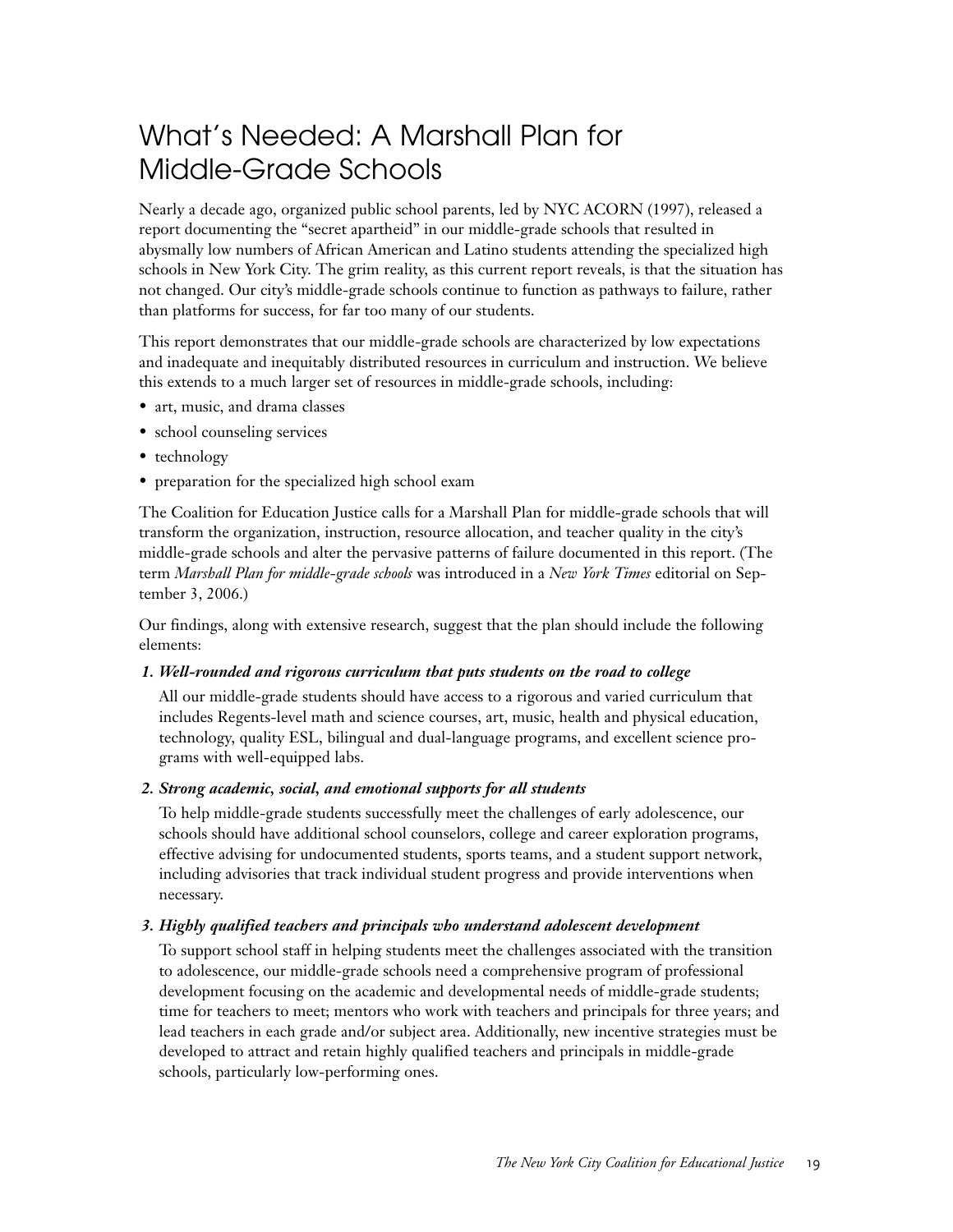#### *4. Smaller class size, with no more than twenty students in a class*

To provide effective pathways to college, middle-grade schools must have smaller classes to support differentiated instruction.

#### *5. A deputy chancellor for postsecondary education and careers*

Change must also occur at the top of the school system. A new position in the New York City Department of Education should focus exclusively on ensuring proper coordination and alignment between our middle-grade schools, our high schools, and college and the world of work.

Considerable recent media discussion has focused on the most effective grade configuration for schools serving middle-grade students. While this is important, it obscures the most critical issues shaping student achievement in the middle grades. Whatever the configuration, all middle-grade students need a rigorous and engaging education in a supportive setting, led by adults with the knowledge and experience to work well with young adolescents.

In the next stage of our campaign to transform the city's middle-grade schools, the NYC Coalition for Educational Justice will engage key constituencies and stakeholders across the city. Through concerted organizing, CEJ will build the dialogues necessary to expand these general recommendations into a bold and specific action plan to transform our city's middle-grade schools from pathways to failure into platforms for success.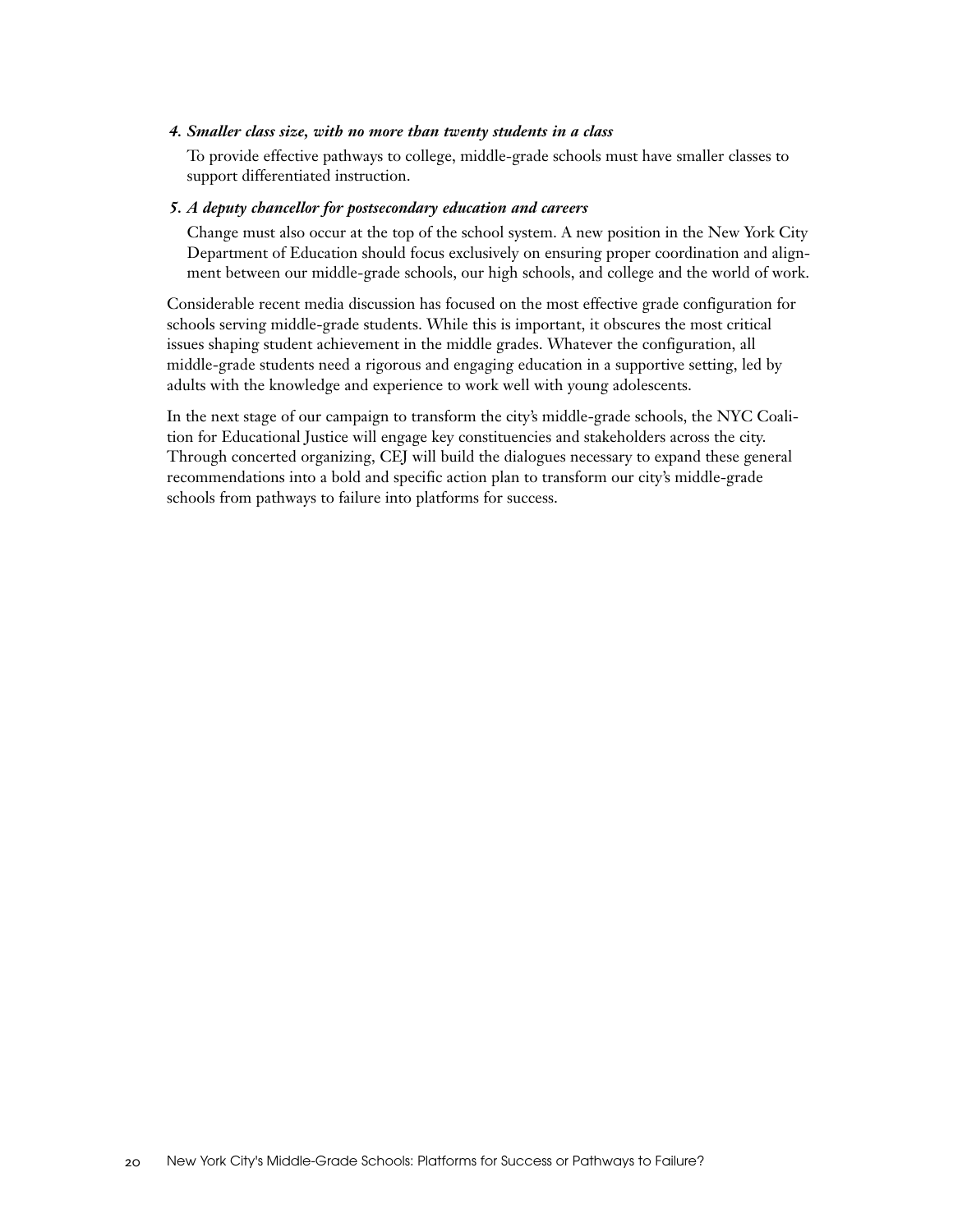## **References**

- Carnegie Corporation of New York. 1989. *Turning Points: Preparing American Youth for the 21st Century.* New York: Carnegie Corporation.
- Committee on Education, Council of the City of New York. 2004. *Lost in Space: Science Education in New York City Public Schools.* New York: Committee on Education, Council of the City of New York.
- Jackson, A. W., and G. A. Davis. 2000. *Turning Points 2000: Educating Adolescents in the 21st Century.* New York: Teachers College Press.
- New York City ACORN Schools Office. 1997. *Secret Apartheid II: Race, Regents, and Resources.* New York City: NYC ACORN.
- New York State Education Department. 2006. *Accountability Status Based on Performance in 2004- 2005 School Year: Schools in Improvement Status.* <www.emsc.nysed.gov/irts/ school-accountability/2005/school-accountability-masterlist5-1-06\_alpha.pdf>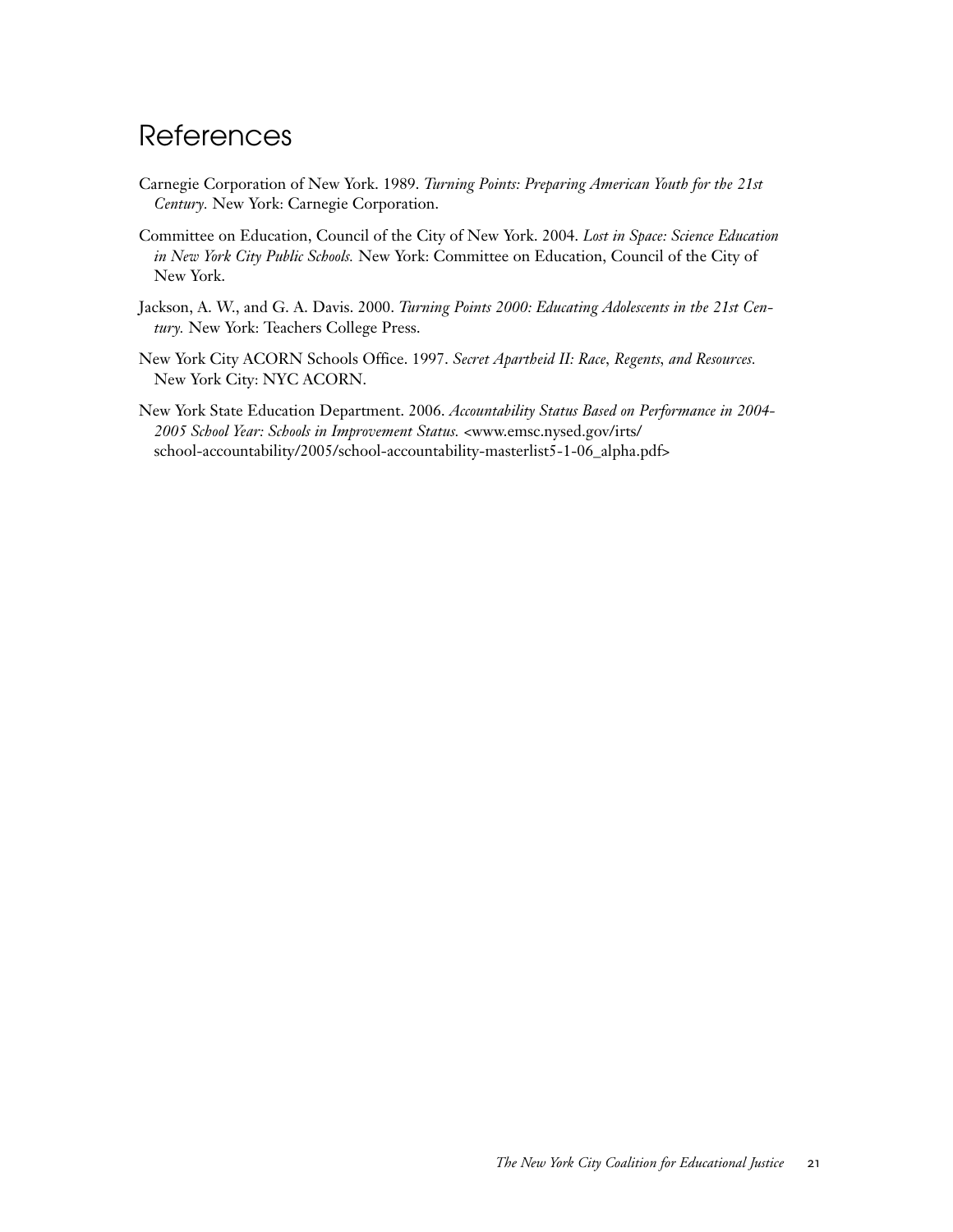## Member Organizations of the NYC Coalition for Educational Justice

- ACORN is a national membership organization of low- and moderate-income families with a thirty-year history of organizing for social change. The NYC ACORN Schools Office was established in 1990 and has developed new public schools and issued policy studies demonstrating racial and economic inequities in the school system. ACORN has been organizing for school improvement in the Bronx and Brooklyn for the last ten years.
- Citizens Advice Bureau has been providing a wide array of services to South Bronx residents for almost thirty years in the areas of early childhood education, after-school and summer programs, adolescent development, homelessness prevention and shelter, and immigrant rights. It initiated and supports a local parent organizing group, Standing Together Organizing Parents (STOP).
- Cypress Hills Local Development Corporation has been organizing parents in the northern part of the old District 19 for the last nine years around overcrowding issues, operates afterschool programs in many schools in the neighborhood, and has collaborated with New Visions for Public Schools to develop a dual-language school, the Cypress Hills Community School. Their parent organizing group, the Cypress Hills Advocates for Education, or CHAFE, has led successful efforts to increase access to tutoring services.
- Highbridge Community Life Center has been providing a wide range of educational and social services since 1979, including job training programs and entitlement assistance to families living in the Highbridge neighborhood. Most recently, it helped parents to establish United Parents of Highbridge.
- Latin American Integration Center (LAIC) provides a wide range of services and support to low-income immigrants and people of color in Queens and Staten Island. Since 1992, LAIC has helped over 12,000 immigrants become American citizens and has built leadership and community power through voting and civic participation activities.
- Make the Road by Walking is a major force for social change in Bushwick, with more than 2,100 members who lead the organization. Make the Road offers a variety of services and strategies for neighborhood improvement, including organizing for civil rights and economic justice, legal services, educational programs, and youth development.
- Mid-Bronx Council, established in 1973, is one of the largest CBOs in the South Bronx controlled and operated by people of color. It provides a comprehensive range of services, including housing, employment training and job referrals, after-school programs, and child care. It provides organizing support to a local parent group, Steps Toward Empowering Parents and Students (STEPS).
- New Settlement Apartments owns and operates almost 1,000 units of low- and moderateincome housing in the Mount Eden neighborhood and provides educational and community service programs to area residents. It initiated and provides organizing support to the Parent Action Committee.